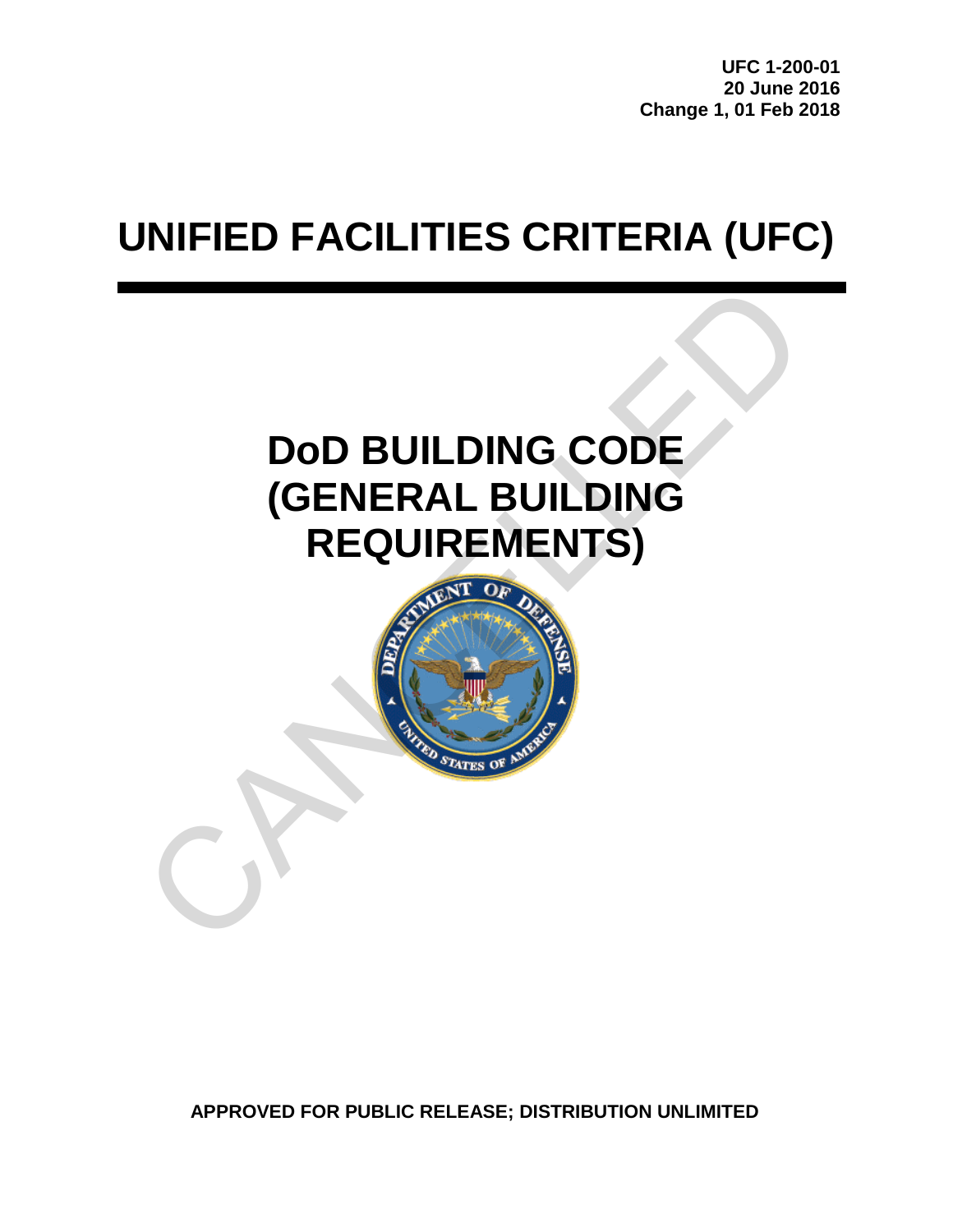# **UNIFIED FACILITIES CRITERIA (UFC)**

# **DoD BUILDING CODE (GENERAL BUILDING REQUIREMENTS)**

Any copyrighted material included in this UFC is identified at its point of use. Use of the copyrighted material apart from this UFC must have the permission of the copyright holder.

| <b>U.S. ARMY CORPS OF ENGINEERS</b>                       |             |                                                                                                                                                                                                 |  |  |
|-----------------------------------------------------------|-------------|-------------------------------------------------------------------------------------------------------------------------------------------------------------------------------------------------|--|--|
| NAVAL FACILITIES ENGINEERING COMMAND (Preparing Activity) |             |                                                                                                                                                                                                 |  |  |
| AIR FORCE CIVIL ENGINEER CENTER                           |             |                                                                                                                                                                                                 |  |  |
| Record of Changes (changes are indicated by \1\  /1/)     |             |                                                                                                                                                                                                 |  |  |
| <b>Change No.</b>                                         | <b>Date</b> | <b>Location</b>                                                                                                                                                                                 |  |  |
|                                                           | 01 Feb 2018 | Revised sections 3-3.1 (new Core UFC), 3-6.5, and<br>Appendix A to include cybersecurity requirements.<br>Miscellaneous ccrs.<br>Added sentence to 2-18, 2.2 to clarify entrance<br>elevations. |  |  |
|                                                           |             |                                                                                                                                                                                                 |  |  |
|                                                           |             |                                                                                                                                                                                                 |  |  |
|                                                           |             |                                                                                                                                                                                                 |  |  |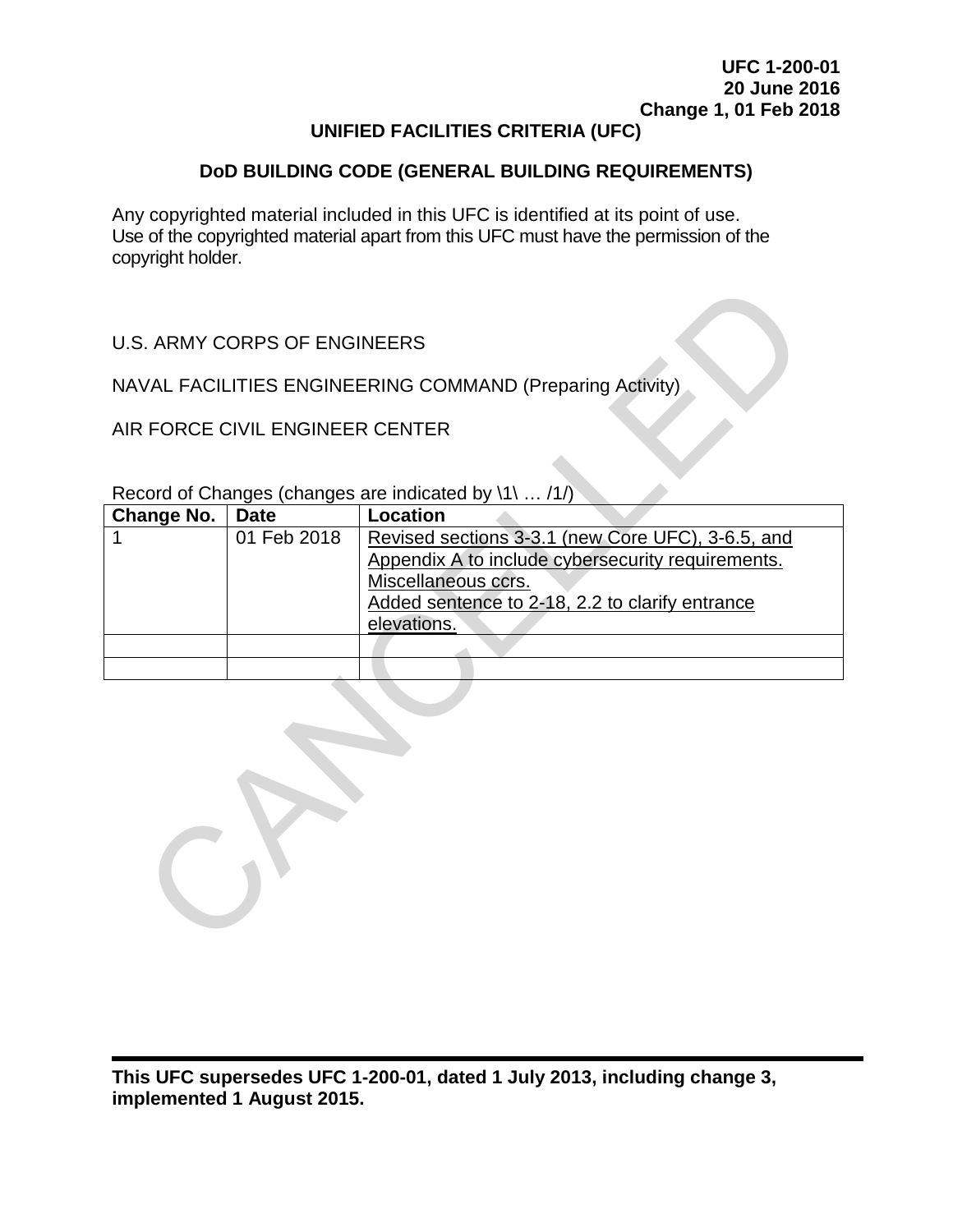#### **FOREWORD**

The Unified Facilities Criteria (UFC) system is prescribed by MIL-STD 3007 and provides planning, design, construction, sustainment, restoration, and modernization criteria, and applies to the Military Departments, the Defense Agencies, and the DoD Field Activities in accordance with [USD \(AT&L\) Memorandum](http://www.wbdg.org/pdfs/ufc_implementation.pdf) dated 29 May 2002. UFC will be used for all DoD projects and work for other customers where appropriate. All construction outside of the United States is also governed by Status of Forces Agreements (SOFA), Host Nation Funded Construction Agreements (HNFA), and in some instances, Bilateral Infrastructure Agreements (BIA.) Therefore, the acquisition team must ensure compliance with the most stringent of the UFC, the SOFA, the HNFA, and the BIA, as applicable.

UFC are living documents and will be periodically reviewed, updated, and made available to users as part of the Services' responsibility for providing technical criteria for military construction. Headquarters, U.S. Army Corps of Engineers (HQUSACE), Naval Facilities Engineering Command (NAVFAC), and Air Force Civil Engineer Center (AFCEC) are responsible for administration of the UFC system. Defense agencies should contact the preparing service for document interpretation and improvements. Technical content of UFC is the responsibility of the cognizant DoD working group. Recommended changes with supporting rationale should be sent to the respective service proponent office by the following electronic form: Criteria Change Request. The form is also accessible from the Internet sites listed below. eements (HIKFA), and in some instances, Bilateral Infrastructure Agreements (BIA, I)<br>refore, the acquisition team must ensure compliance with the most stringent of the UFC,<br>FA, the HNFA, and the BIA, as applicable.<br>Care li

UFC are effective upon issuance and are distributed only in electronic media from the following source:

• Whole Building Design Guide web site http://dod.wbdg.org/.

Hard copies of UFC printed from electronic media should be checked against the current electronic version prior to use to ensure that they are current.

#### **AUTHORIZED BY:**

JAMES C. DALTON, P.E. JOSEPH E. GOTT, P.E. Chief, Engineering and Construction Chief Engineer

EDWIN H. OSHIBA, SES, DAF MICHAEL McANDREW<br>Deputy Director of Civil Engineers DASD (Facilities Investme

DCS/Logistics, Engineering & Force Protection

U.S. Army Corps of Engineers **Naval Facilities Engineering Command** 

Medal McCah

DASD (Facilities Investment and Management)

Office of the Assistant Secretary of Defense (Energy, Installations, and Environment)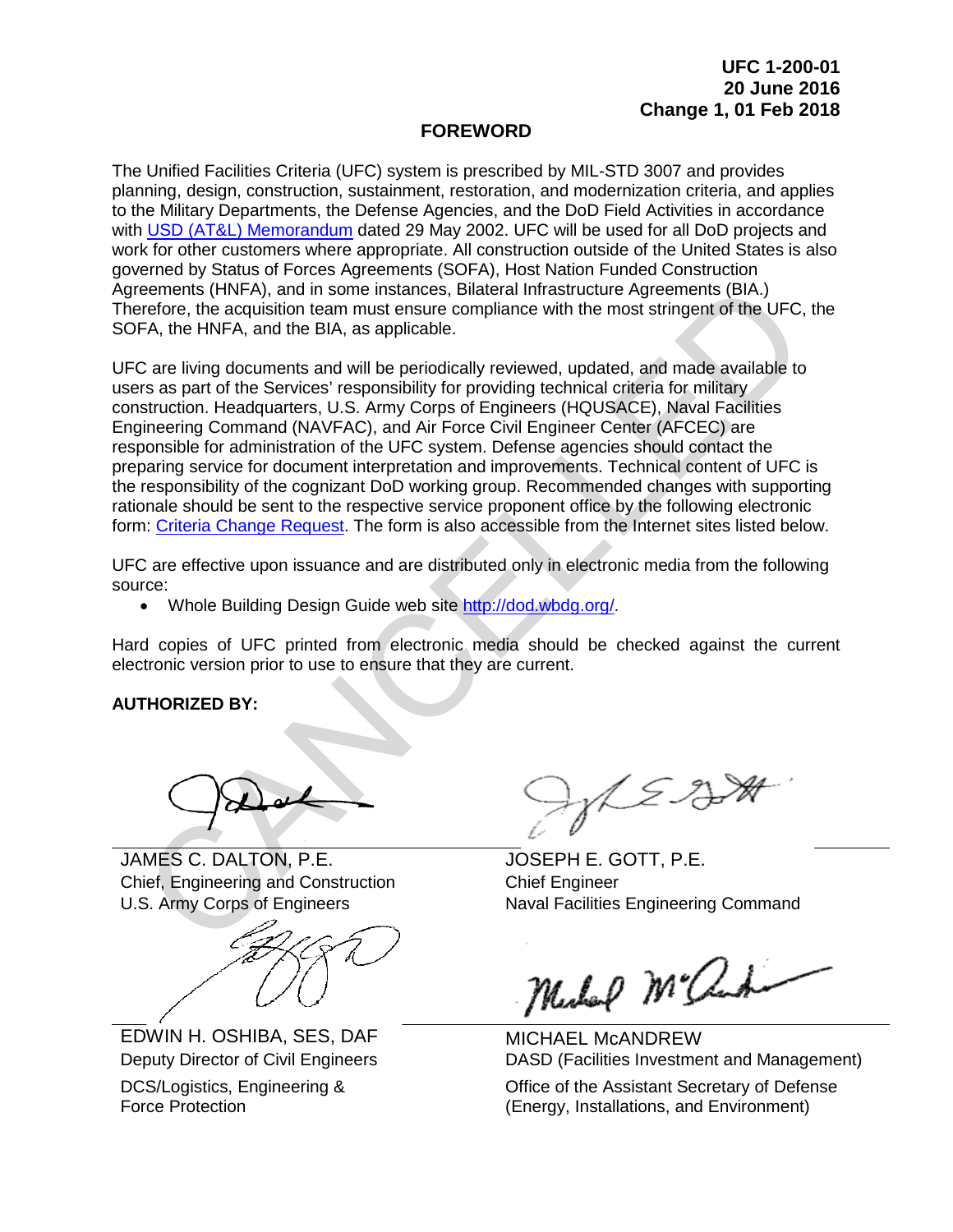#### **UNIFIED FACILITIES CRITERIA (UFC) SUMMARY SHEET**

**Document:** UFC 1-200-01*, DoD BUILDING CODE (GENERAL BUILDING REQUIREMENTS), dated 1 April 2016.*

**Superseding:** UFC 1-200-01, GENERAL BUILDING REQUIREMENTS, dated 1 July 2013 with Change 3 dated 1 August 2015.

**Description:** This update to UFC 1-200-01 represents the Tri-Services effort to bring uniformity to the military use of non-government model building codes. Technical representatives of each of the three Services developed requirements in this document to implement the use of the 2015 International Building Code (IBC) consistent with the scope of current military requirements and procedures. This revision of UFC 1-200-01 contains modifications in the following areas: of this buy date to UFC 1-200-01 represents the Tri-Services effort to bring<br>comption: This update to UFC 1-200-01 represents the Tri-Services effort to bring<br>creasentatives of each of the three Services developed requirem

• DoD criteria guidance approved as late as 6 October 2015 has been cited.

**Reasons for Document:** The existing guidance was inadequate for the following reasons:

• This document replaces the 2012 IBC with the use of the 2015 IBC revised and replaced in 2015 by the International Code Council.

**Impact:** The following direct benefits will result from the update of UFC 1-200-01:

- Creation of a single source reference for the latest building code.
- This document reduces interpretation and ambiguity that could lead to design and construction conflicts.
- Cost of DoD facilities are not expected to increase as a result of this revision.

**Non-Unified Items:** This document contains no-non-unified items.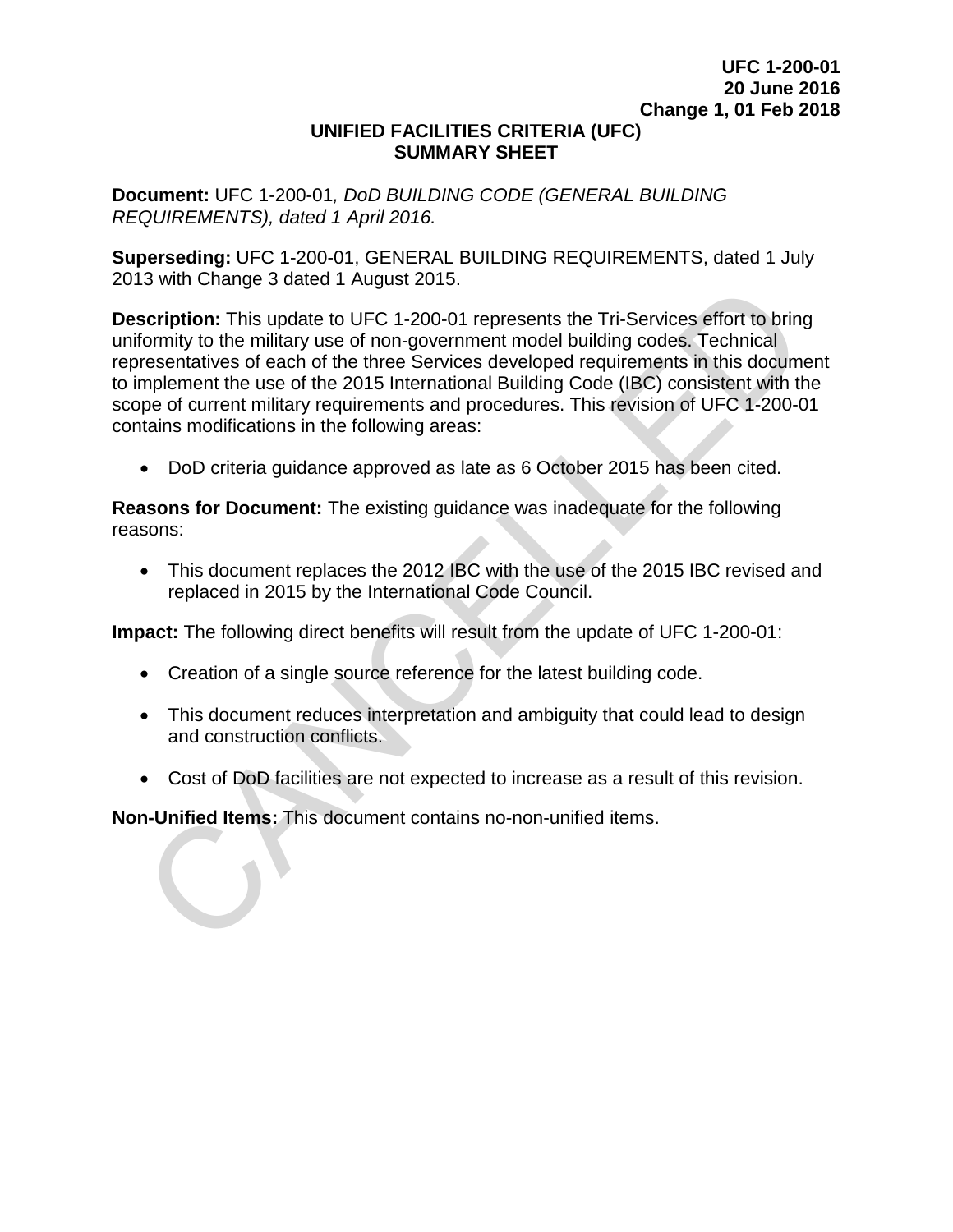CANCELLED

*.*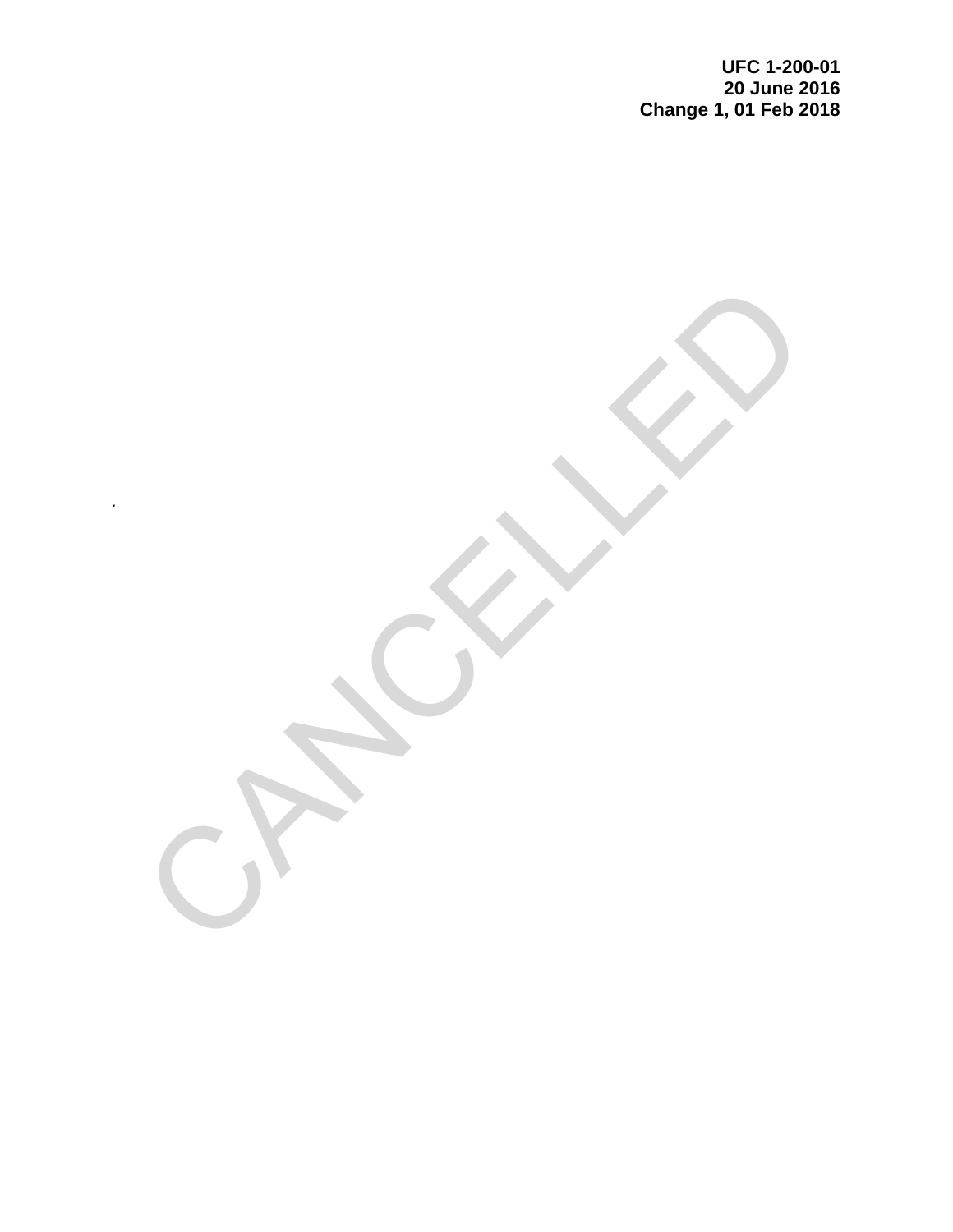# **TABLE OF CONTENTS**

| $1 - 1$   |                                                                    |
|-----------|--------------------------------------------------------------------|
| $1 - 2$   |                                                                    |
| $1 - 3$   |                                                                    |
| $1 - 3.1$ |                                                                    |
| $1 - 3.2$ |                                                                    |
| $1 - 3.3$ |                                                                    |
| $1 - 4$   |                                                                    |
| $1 - 4.1$ |                                                                    |
| $1 - 4.2$ |                                                                    |
| $1 - 5$   | IMPLEMENTATION, ADMINISTRATION, AND ENFORCEMENT.  3                |
| $1 - 6$   |                                                                    |
| $1 - 7$   | <b>FACILITIES IN SUPPORT OF MILITARY OPERATIONS.  4</b>            |
| $1 - 7.1$ |                                                                    |
| $1 - 7.2$ |                                                                    |
| $1 - 7.3$ |                                                                    |
| $1 - 8$   |                                                                    |
|           | CHAPTER 2 MODIFICATIONS TO THE INTERNATIONAL BUILDING CODE (IBC) 5 |
| $2 - 1$   |                                                                    |
| $2 - 2$   |                                                                    |
| $2 - 3$   | CHAPTER 3 - USE AND OCCUPANCY CLASSIFICATION.  5                   |
| $2 - 4$   | <b>CHAPTER 4 - SPECIAL DETAILED REQUIREMENTS BASED ON USE</b>      |
| $2 - 5$   | <b>CHAPTER 5 - GENERAL BUILDING HEIGHTS AND AREAS 5</b>            |
| $2 - 6$   |                                                                    |
| $2 - 7$   | <b>CHAPTER 7 - FIRE AND SMOKE PROTECTION FEATURES 6</b>            |
| $2 - 8$   |                                                                    |
| $2 - 9$   |                                                                    |
| $2 - 10$  |                                                                    |
| $2 - 11$  |                                                                    |
| $2 - 12$  |                                                                    |
| $2 - 13$  |                                                                    |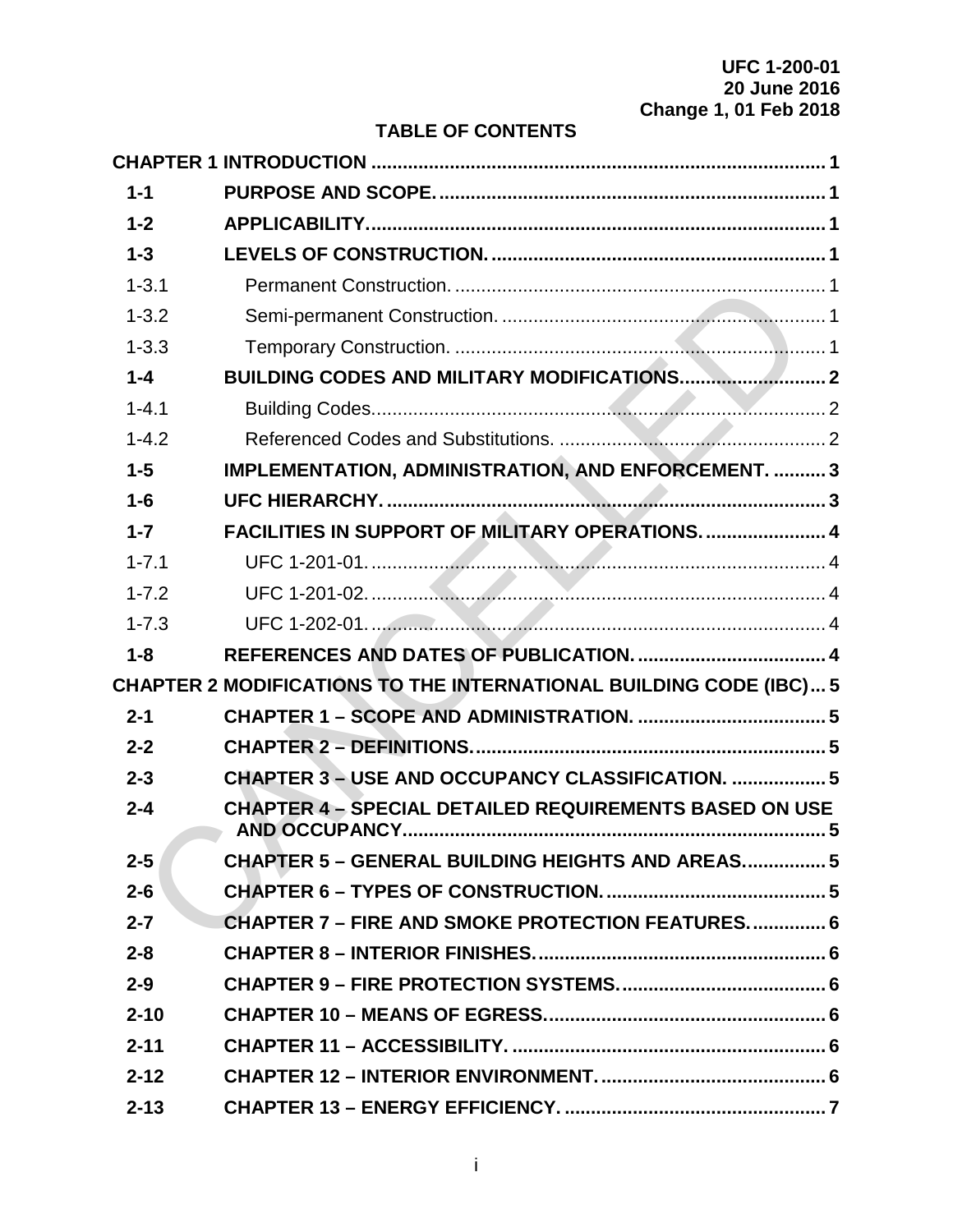**UFC 1-200-01 20 June 2016**

|           | <b>Change 1, 01 Feb 2018</b>                                  |
|-----------|---------------------------------------------------------------|
| $2 - 14$  |                                                               |
| $2 - 15$  | <b>CHAPTER 15 - ROOF ASSEMBLIES AND ROOFTOP STRUCTURES, 7</b> |
| $2 - 16$  |                                                               |
| $2 - 17$  | CHAPTER 17 - SPECIAL INSPECTIONS AND TESTS 8                  |
| $2 - 18$  |                                                               |
| $2 - 19$  |                                                               |
| $2 - 20$  |                                                               |
| $2 - 21$  |                                                               |
| $2 - 22$  |                                                               |
| $2 - 23$  |                                                               |
| $2 - 24$  |                                                               |
| $2 - 25$  | <b>CHAPTER 25 - GYPSUM BOARD, GYPSUM PANEL PRODUCTS AND</b>   |
| $2 - 26$  |                                                               |
| $2 - 27$  |                                                               |
| $2 - 28$  |                                                               |
| $2 - 29$  |                                                               |
| $2 - 30$  | CHAPTER 30 - ELEVATORS AND CONVEYING SYSTEMS.  11             |
| $2 - 31$  |                                                               |
| $2 - 32$  | <b>CHAPTER 32 – ENCROACHMENTS INTO THE PUBLIC RIGHT-OF-</b>   |
| $2 - 33$  | CHAPTER 33 - SAFEGUARDS DURING CONSTRUCTION 12                |
| $2 - 34$  |                                                               |
| $2 - 35$  |                                                               |
| $2 - 36$  |                                                               |
|           |                                                               |
| $3 - 1$   |                                                               |
| $3 - 2$   |                                                               |
| $3 - 2.1$ |                                                               |
| $3 - 2.2$ |                                                               |
| $3 - 3$   |                                                               |
| $3 - 3.1$ |                                                               |
| $3 - 3.2$ |                                                               |
| $3 - 4$   |                                                               |
|           |                                                               |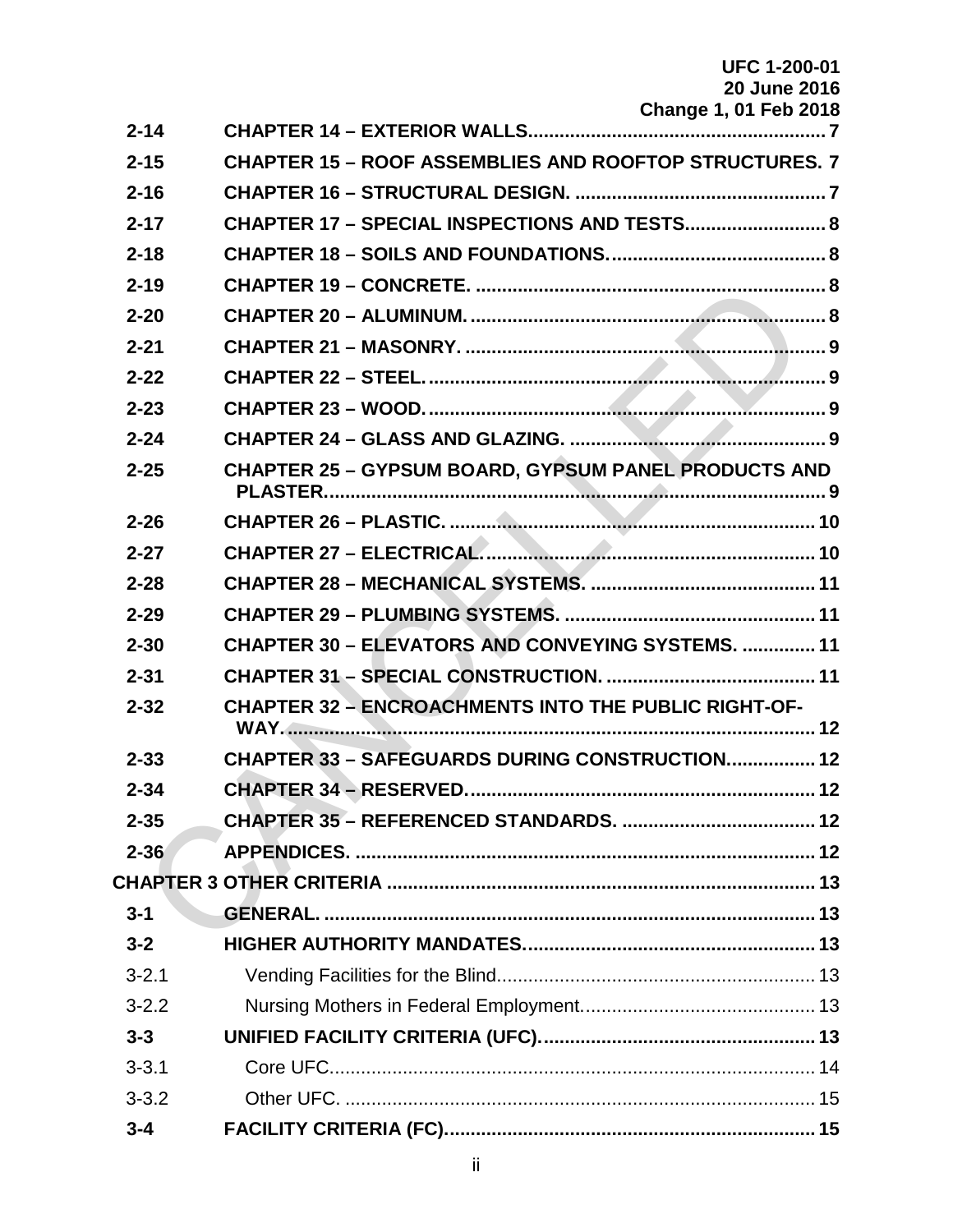| $3 - 5$                                                                     |  | <b>UFC 1-200-01</b><br>20 June 2016<br><b>Change 1, 01 Feb 2018</b> |
|-----------------------------------------------------------------------------|--|---------------------------------------------------------------------|
| $3 - 6$                                                                     |  |                                                                     |
| $3 - 6.1$                                                                   |  |                                                                     |
| $3 - 6.2$                                                                   |  |                                                                     |
| $3 - 6.3$                                                                   |  |                                                                     |
| $3 - 6.4$                                                                   |  |                                                                     |
| $3 - 6.5$                                                                   |  |                                                                     |
| <b>CHAPTER 4 MODIFICATIONS TO THE INTERNATIONAL EXISTING BUILDING</b><br>19 |  |                                                                     |
| $4-1$                                                                       |  |                                                                     |
|                                                                             |  | 21                                                                  |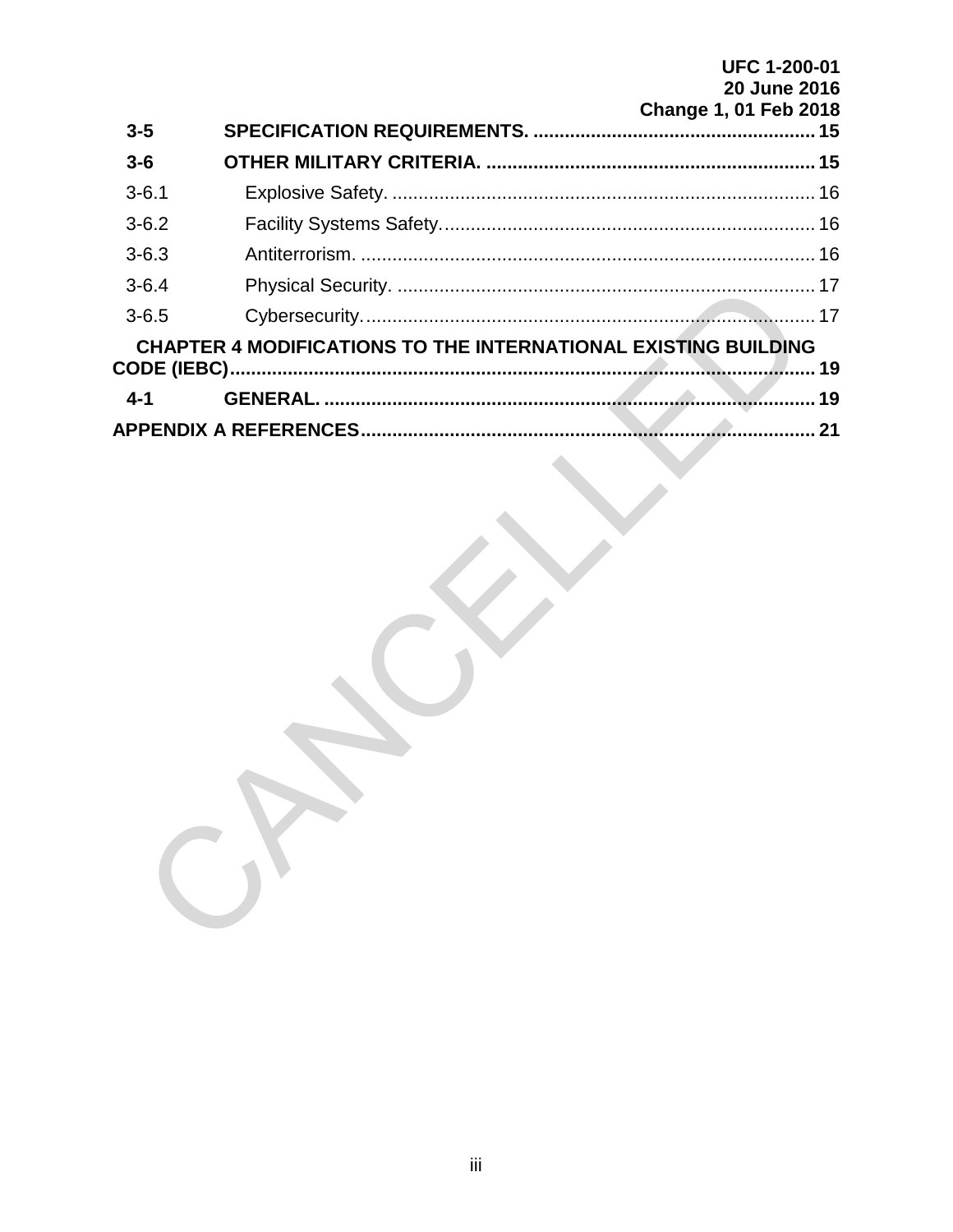*This page intentionally left blank.* This page intentionally left blank.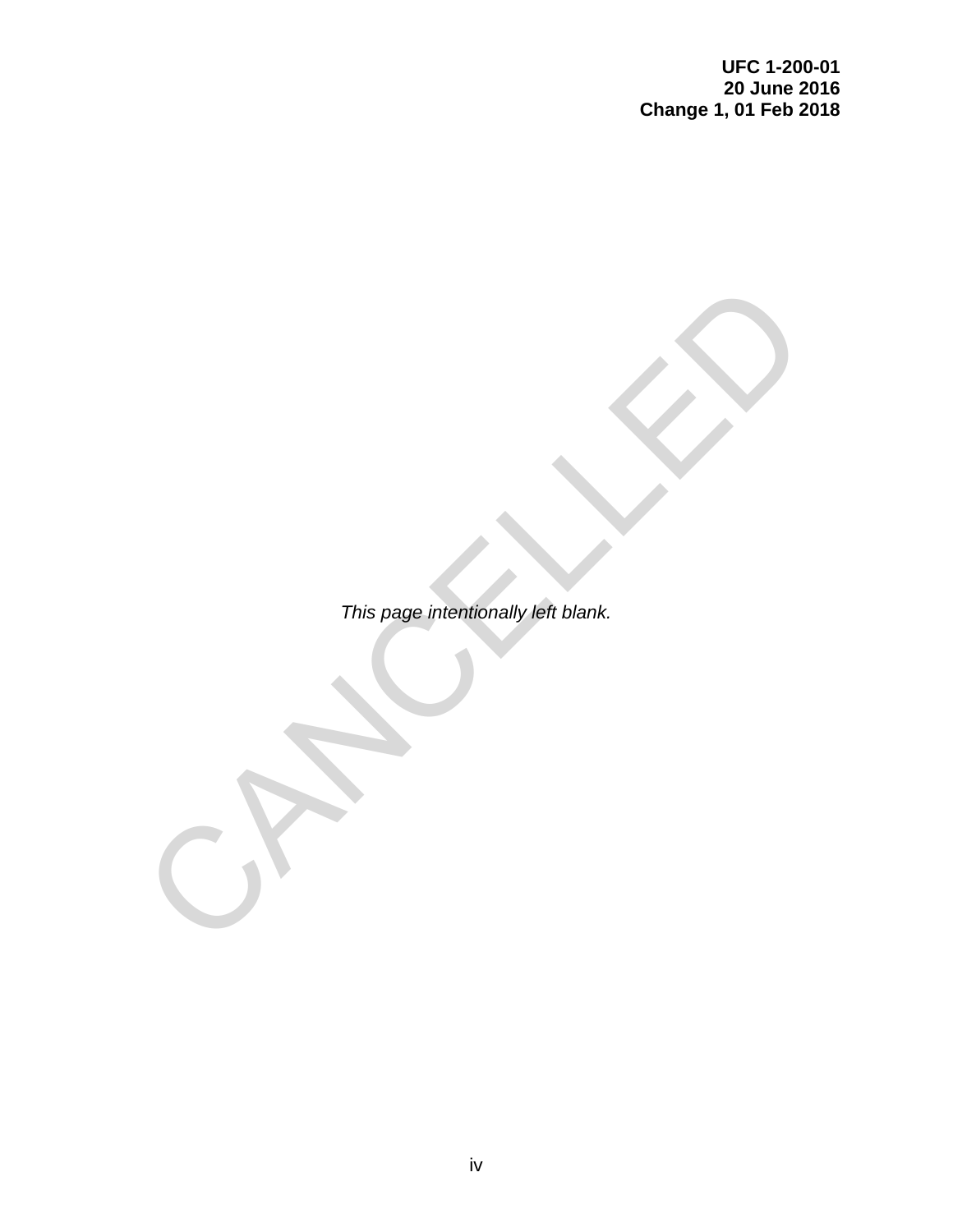#### **CHAPTER 1 INTRODUCTION**

#### <span id="page-9-1"></span><span id="page-9-0"></span>**1-1 PURPOSE AND SCOPE.**

This UFC provides general building requirements, establishes the use of consensus building codes and standards, identifies key core UFC, and identifies unique military criteria.

#### **1-2 APPLICABILITY.**

This UFC applies to the design and construction of new and renovated Governmentowned facilities for the Department of Defense (DoD). It is applicable to all methods of project delivery and levels of construction as defined below. For facilities supporting military operations refer to Paragraph 1-7 of this UFC.

### <span id="page-9-3"></span>**1-3 LEVELS OF CONSTRUCTION.**

#### <span id="page-9-4"></span>**1-3.1 Permanent Construction.**

Buildings and facilities designed and constructed to serve a life expectancy of more than 25 years.

#### <span id="page-9-5"></span>**1-3.2 Semi-permanent Construction.**

<span id="page-9-2"></span>Buildings and facilities designed and constructed to serve a life expectancy of more than 5 years, but less than 25 years. This construction level is typically only used for support of military operations. Expediency of construction and material availability may be a factor. Facilities are intended to have a more enduring presence with operational characteristics and functional performance similar to permanent construction. Maintainability of finishes and systems must be commensurate with facility life expectancy and available maintenance capabilities. A moderate level of energy and water efficiency must be considered. **APPLICABILITY.**<br>
SUFC applies to the design and construction of new and renovated Government-<br>
elect delivites for the Department of Defense (DoD). It is applicable to all methods<br>
tier declivery and levels of constructio

#### <span id="page-9-6"></span>**1-3.3 Temporary Construction.**

Buildings and facilities designed and constructed to serve a life expectancy of five years or less using low cost construction. Temporary construction typically cannot be economically converted to a higher level of construction. Temporary facilities have limited flexibility for conversion and re -use.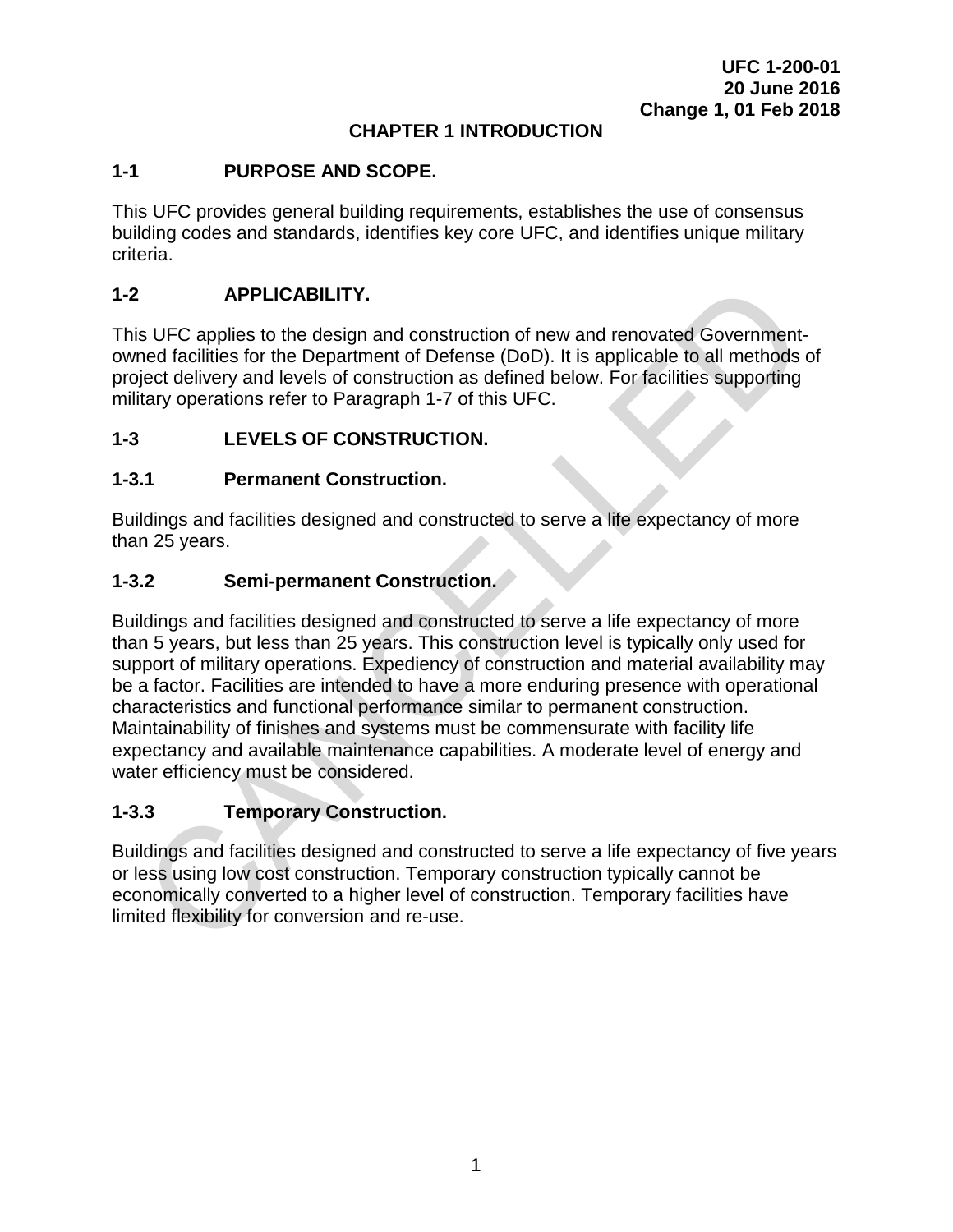#### <span id="page-10-0"></span>**1-4 BUILDING CODES AND MILITARY MODIFICATIONS.**

#### <span id="page-10-1"></span>**1-4.1 Building Codes.**

Use the 2015 International Building Code (IBC) and the 2015 International Existing Building Code (IEBC) as follows:

- Use the IBC, including all published errata, as the building code for the Department of Defense, except as modified by this UFC. Where a paragraph in any chapter of the IBC references a paragraph in a different chapter, the referenced chapter shall be modified as described in Chapter 2 of this UFC.
- Use the IEBC, including all published errata, except as modified by this UFC. Where a paragraph in any chapter of the IEBC references a paragraph in a different chapter, the referenced chapter shall be modified as described in Chapter 4 of this UFC.

The IBC and IEBC have been modified in Chapters 2, 3, and 4 of this UFC through reference to core UFC, other UFC as identified in Appendix A, *References*, and other listed military criteria. Core UFC provide the unique military building criteria that parallel the building code and apply to building systems found in most DoD facilities. In conflicts between the IBC and military criteria, or between the IEBC and military criteria, use the military criteria. Department of Defense, except as modified by this UFC. Where a<br>paragraph in any chapter of the IBC references a paragraph in a different<br>chapter, the referenced chapter shall be modified as described in Chapter<br>2 of this U

#### <span id="page-10-2"></span>**1-4.2 Referenced Codes and Substitutions.**

References in this code to other codes must be treated as follows:

- All references to the International Fuel Gas Code (IFGC) must be considered to be references to NFPA 54 (ANSI Z223.1) and NFPA 58.
- All references to the International Mechanical Code (IMC) must be considered to be references to UFC 3-410-01, which cites the IMC
- All references to the International Plumbing Code (IPC) must be considered to be references to UFC 3-420-01, which cites the IPC.
- The International Property Maintenance Code (IPMC) is not adopted.
- All references to the International Fire Code (IFC) must be considered to be references to UFC 3-600-01, which cites NFPA 1.
- All references to the International Energy Conservation Code (IECC) must be considered to be references to UFC 1-200-02, which cites ASHRAE 90.1 and ASHRAE189.1.
- All references to NFPA 70 must be considered to be references to UFC 3- 501-01, which cites NFPA 70.
- All references to the International Residential Code (IRC) must be considered to be references to UFC 3-600-01, which cites the IRC, with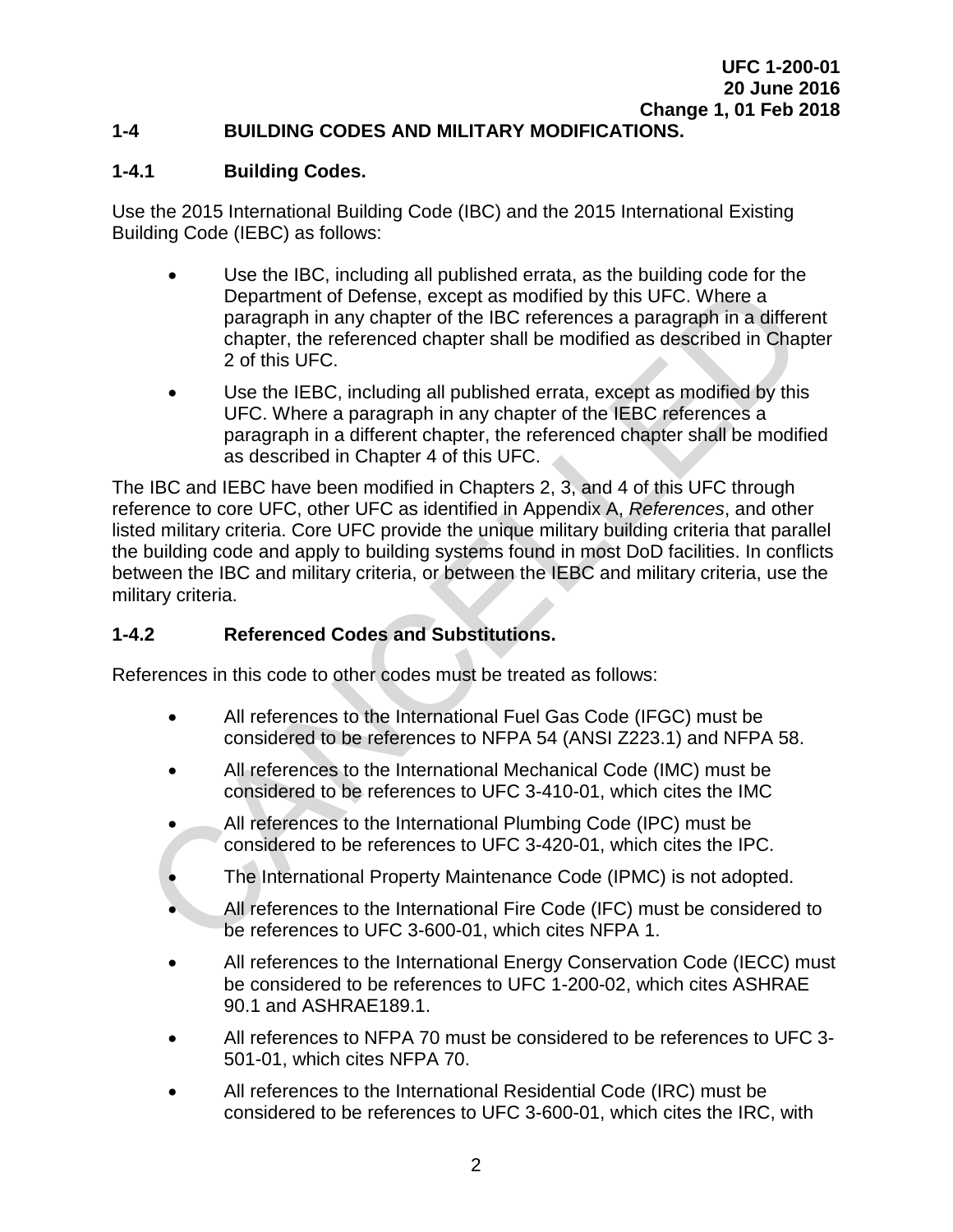the exception of citing NFPA 101 for egress and fire protection requirements.

#### <span id="page-11-0"></span>**1-5 IMPLEMENTATION, ADMINISTRATION, AND ENFORCEMENT.**

UFC are effective upon issuance for projects as follows:

- Design-Bid-Build projects that have not proceeded beyond 35% design completion.
- Design-Build projects that have not proceeded beyond date of RFP issuance. When an RFP is issued in multiple phases or steps, use the date of the last phase of the RFP issuance.
- Projects that have a delay, either planned or unintentional, of more than 18 months between design completion and the solicitation of offers for construction, must be re-evaluated to determine if any design revision is necessary due to changes in criteria (including codes and standards) or site infrastructure (e.g., water supply for fire department vehicle access). Note: The evaluation must also include retroactive requirements that have been included in the new editions of the criteria.

The terms "Building Official", "Code Official", and "Authority Having Jurisdiction" (AHJ) as used in the codes and standards referenced in this UFC mean the component office of responsibility, i.e., U.S. Army, HQ USACE/CECW-CE; U.S. Navy, NAVFACENGCOM HQ Code CHE; U.S. Marine Corps, HQMC Code LFF-1; and U.S. Air Force, AFCEC. The enforcement of the codes and standards as they pertain to facility projects can be delegated to the local Components Office's Chief Engineer's Technical Representative at the discretion of the components aforementioned office. • Design-Build projects that have not proceeded beyond date of RFP<br>
issuance. When an RFP is issued in multiple phases or steps, use the<br>
date of the last phase of the RFP issuance.<br>
Projects that have a delay, either pla

# <span id="page-11-1"></span>**1-6 UFC HIERARCHY.**

UFC 1-200-01 is the overarching document for buildings and facilities used by DoD. UFC 1-200-01 directs the use of the IBC, the IEBC, Core UFC, other UFC as applicable to the building, facility, structure, or system being designed, and FCs as they pertain to the applicable DoD Component.

If conflict occurs between UFC 1-200-01 and UFC 3-600-01, the requirements of UFC 3-600-01 take precedence.

The UFC 3- Series provides discipline specific requirements for the various engineering disciplines.

- If conflict occurs between a UFC 3- Series and UFC 3-600-01, the requirements of UFC 3-600-01 take precedence.
- If conflict occurs between two UFC within the UFC 3- Series, the requirements of the UFC that is more detailed pertaining to that specific building, facility, structure, or system take precedence.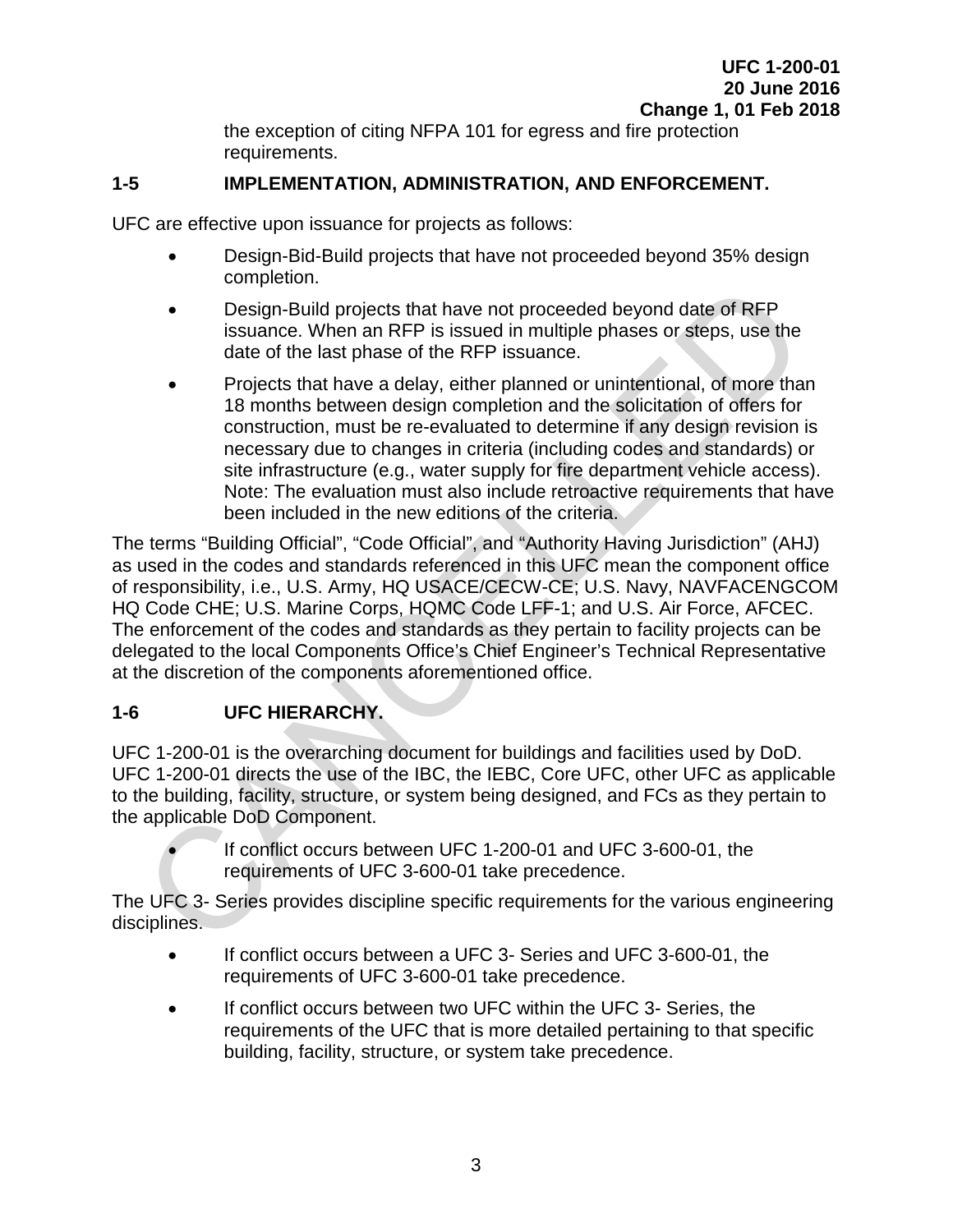The UFC 4- Series and FC 4- Series (simply referred to as UFC 4- Series) provide specific requirements for a particular building, facility, structure, or system.

- If conflict occurs between a UFC 4- Series and UFC 3-600-01, the requirements of UFC 4- Series take precedence.
- If conflict occurs between a UFC 4- Series and a UFC 3- Series, the requirements of the UFC 4- Series take precedence.

### <span id="page-12-0"></span>**1-7 FACILITIES IN SUPPORT OF MILITARY OPERATIONS.**

The following UFC are primarily intended for use outside of the United States and its territories and possessions. Also, Joint Publication 3.0, *Joint Operations*, provides typical examples of military operations where uses of these UFC are appropriate.

#### <span id="page-12-1"></span>**1-7.1 UFC 1-201-01.**

Use UFC 1-201-01 for design of non-permanent facilities constructed for use by DoD personnel in support of military operations.

### <span id="page-12-2"></span>**1-7.2 UFC 1-201-02.**

Use UFC 1-201-02 to assess existing facilities for life safety and habitability for use by DoD personnel in support of military operations.

#### <span id="page-12-3"></span>**1-7.3 UFC 1-202-01.**

Use UFC 1-202-01 for design of host nation facilities that support military operations.

# <span id="page-12-4"></span>**1-8 REFERENCES AND DATES OF PUBLICATION.**

Appendix A contains a list of references used in this document. The publication date of the code or standard is not included in this document, except for the International family of codes as referenced within the document and in Appendix A. In general, the latest available issuance of the reference is used. FACILITIES IN SUPPORT OF MILITARY OPERATIONS.<br>
following UFC are primarily intended for use outside of the United States and its<br>
titories and possessions. Also, Joint Publication 3.0, Joint Operations, provides<br>
cal examp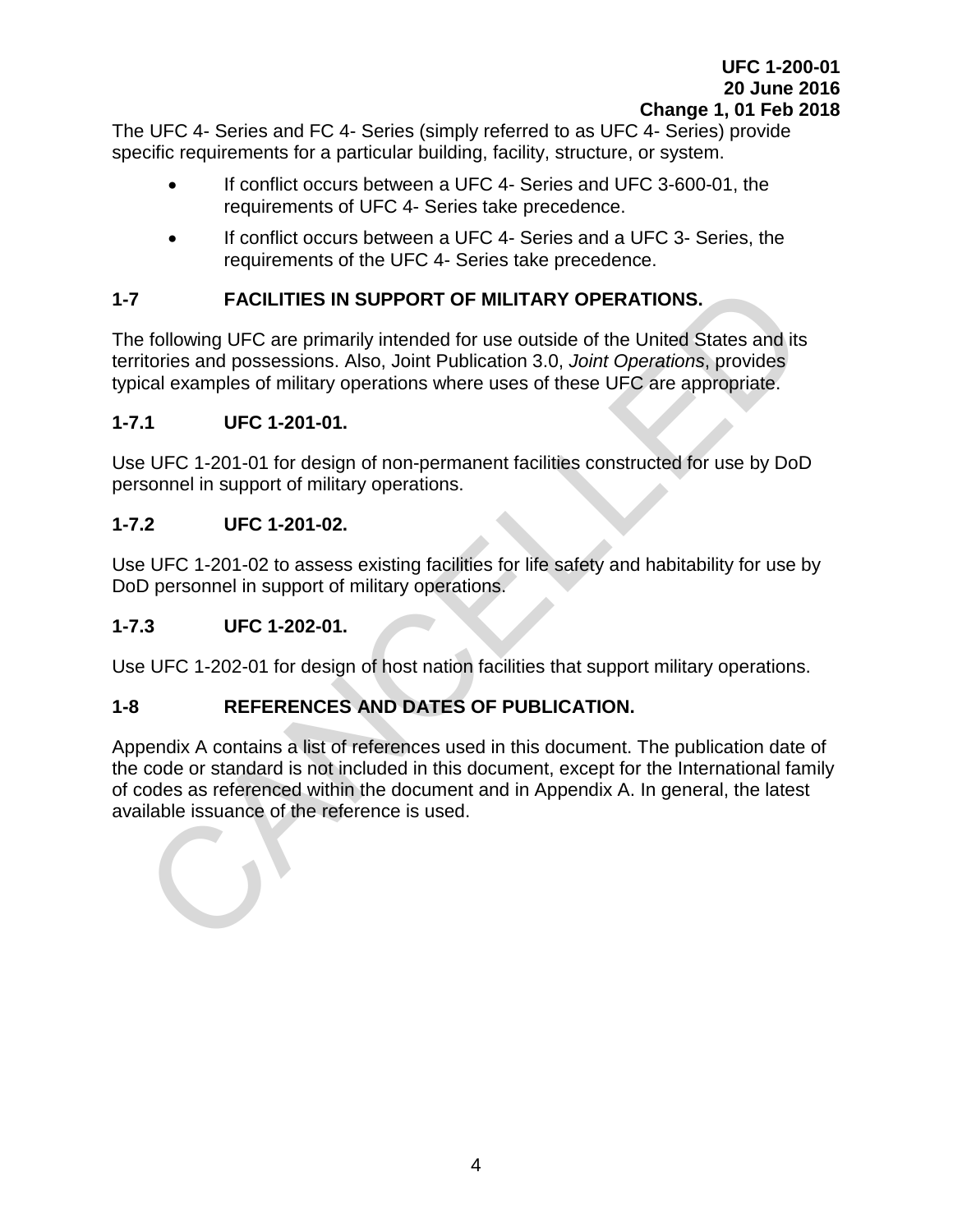#### **UFC 1-200-01 20 June 2016 Change 1, 01 Feb 2018 CHAPTER 2 MODIFICATIONS TO THE INTERNATIONAL BUILDING CODE (IBC)**

### <span id="page-13-1"></span><span id="page-13-0"></span>**2-1 CHAPTER 1 – SCOPE AND ADMINISTRATION.**

Use IBC Chapter 1, Sections **101 GENERAL**, **102 APPLICABILITY**, **110 INSPECTIONS**, and **112 SERVICE UTILITIES** as modified below. Do not use other sections in IBC Chapter 1. Modify IBC Chapter 1 as follows:

• Delete IBC Section **101.1 Title**, and replace with the following:

**101.1 Title.** These regulations shall be known as the DoD Building Code, hereinafter referred to as "this code".

- Delete IBC Section **101.4.4 Property maintenance**.
- Delete IBC Section **102.1 General**, and replace with the following:

**102.1 General.** Where there is a conflict between a general requirement and a specific requirement, the specific requirement shall be applicable. Where, in any specific case, different sections of this code specify different materials, methods of construction or other requirements, the most restrictive shall govern. Refer to Paragraph 1-6 of this UFC for hierarchy of UFC. • Delete IBC Section 101.1 Title, and replace with the following:<br>
1 Title. These regulations shall be known as the DoD Building Code, hereinafted<br>
First Chiese regulations shall be known as the DoD Building Code, herein

#### <span id="page-13-2"></span>**2-2 CHAPTER 2 – DEFINITIONS.**

Use IBC Chapter 2. Definitions in IBC Chapter 2 apply to terms used in the model code and are not intended to replace definitions and terms in military documents. It is essential that the code defined meaning be known to understand the intent and correctly interpret the code.

#### <span id="page-13-3"></span>**2-3 CHAPTER 3 – USE AND OCCUPANCY CLASSIFICATION.**

Use IBC Chapter 3 and UFC 3-600-01.

#### <span id="page-13-4"></span>**2-4 CHAPTER 4 – SPECIAL DETAILED REQUIREMENTS BASED ON USE AND OCCUPANCY.**

Use UFC 3-600-01 in lieu of IBC Chapter 4.

#### <span id="page-13-5"></span>**2-5 CHAPTER 5 – GENERAL BUILDING HEIGHTS AND AREAS.**

Use IBC Chapter 5 and UFC 3-600-01. UFC 3-600-01 gives direction concerning the requirements for fire-rated partitions. Note that the building area for funding and planning purposes is calculated differently than the method defined in IBC Chapter 5 for code compliance calculation

#### <span id="page-13-6"></span>**2-6 CHAPTER 6 – TYPES OF CONSTRUCTION.**

Use IBC Chapter 6 and UFC 3-600-01.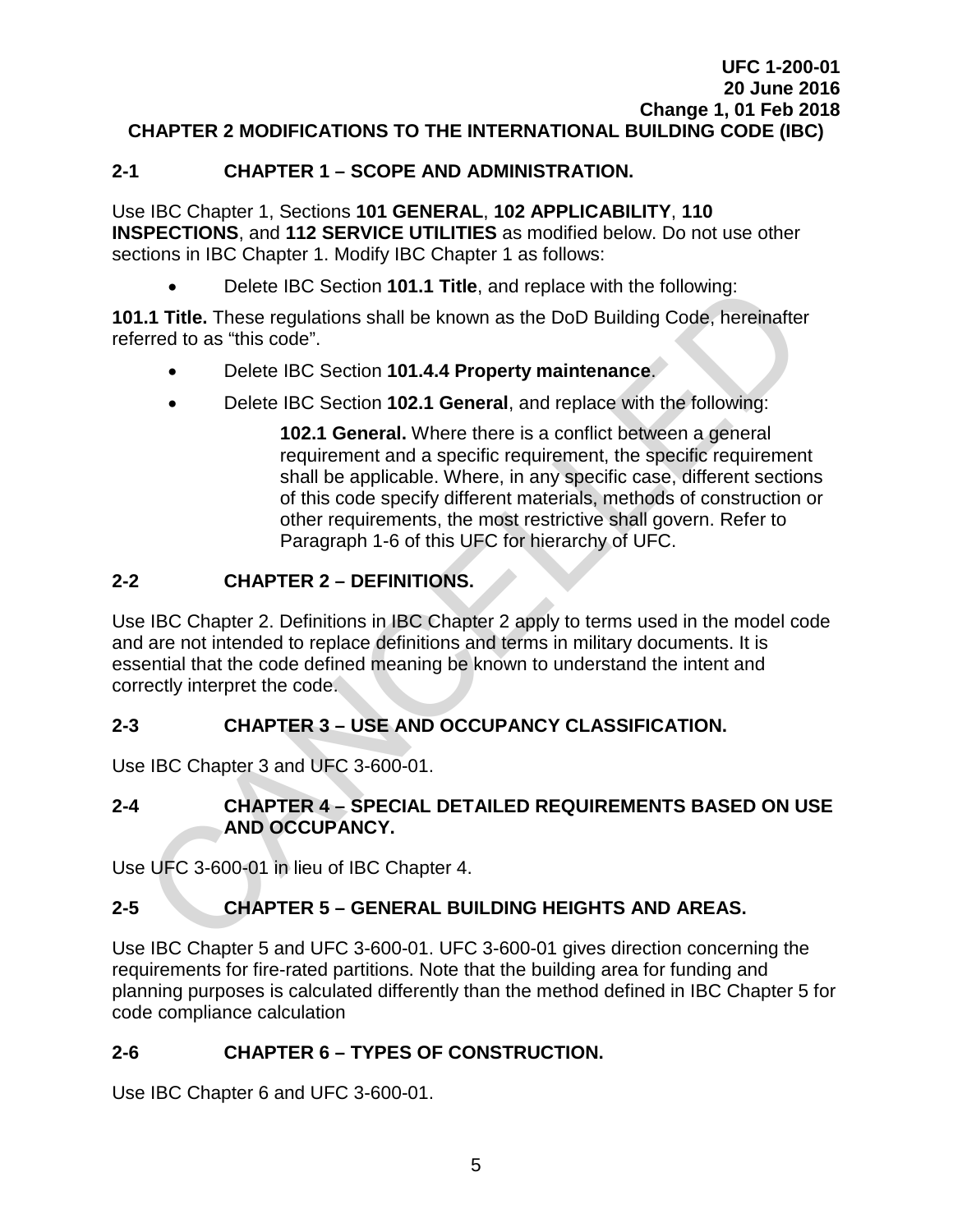#### **UFC 1-200-01 20 June 2016 Change 1, 01 Feb 2018 2-7 CHAPTER 7 – FIRE AND SMOKE PROTECTION FEATURES.**

<span id="page-14-0"></span>Use IBC Chapter 7 and UFC 3-600-01. UFC 3-600-01 gives direction concerning the requirements for fire-rated partitions.

# <span id="page-14-1"></span>**2-8 CHAPTER 8 – INTERIOR FINISHES.**

Do not use IBC Chapter 8. Use UFC 3-600-01 in lieu of IBC Chapter 8 in conjunction and coordination with UFC 3-120-10.

# <span id="page-14-2"></span>**2-9 CHAPTER 9 – FIRE PROTECTION SYSTEMS.**

Do not use IBC Chapter 9. Use UFC 3-600-01 in lieu of IBC Chapter 9.

# <span id="page-14-3"></span>**2-10 CHAPTER 10 – MEANS OF EGRESS.**

Do not use IBC Chapter 10, except when referenced by US Access Board, *Architectural Barriers Act* (*ABA) Standards*. Use UFC 3-600-01 in lieu of IBC Chapter 10. Where the *ABA Standards* reference the previous versions of the IBC, the applicable requirements of the 2015 IBC are acceptable.

# <span id="page-14-4"></span>**2-11 CHAPTER 11 – ACCESSIBILITY.**

Do not use IBC Chapter 11. Use the *ABA Standards* and the special provisions of the Department of Defense Deputy Secretary of Defense Memorandum *Subject: Access for People with Disabilities*, October 31, 2008. Refer to Appendix A for a link to the *ABA Standards* and the DoD policy memorandum. Where the *ABA Standards* reference the previous versions of the IBC, the applicable requirements of the 2015 IBC are acceptable.

# <span id="page-14-5"></span>**2-12 CHAPTER 12 – INTERIOR ENVIRONMENT.**

Use IBC Chapter 12 as modified below. IBC Chapter 12 provides the minimum standards for the interior environment of a building by addressing minimum space sizes, and temperature, light, and ventilation levels for occupancy. It also addresses minimum sound transfer, addresses ventilation of attics and under floor spaces, and provides for minimum moisture resistance standards for toilets and bathrooms. Modify IBC Chapter 12 as follows: Condination with UFC 3-120-10.<br>
CHAPTER 9 – FIRE PROTECTION SYSTEMS.<br>
not use IBC Chapter 9. Use UFC 3-600-01 in lieu of IBC Chapter 9.<br>
0 CHAPTER 10 – MEANS OF EGRESS.<br>
not use IBC Chapter 10, except when referenced by US

• Delete IBC Section **1204.1 Equipment and systems**, including the exception, and replace with the following:

> **1204.1 Equipment and systems.** Use the applicable Unified Facilities Criteria and individual military service standards for temperature control criteria.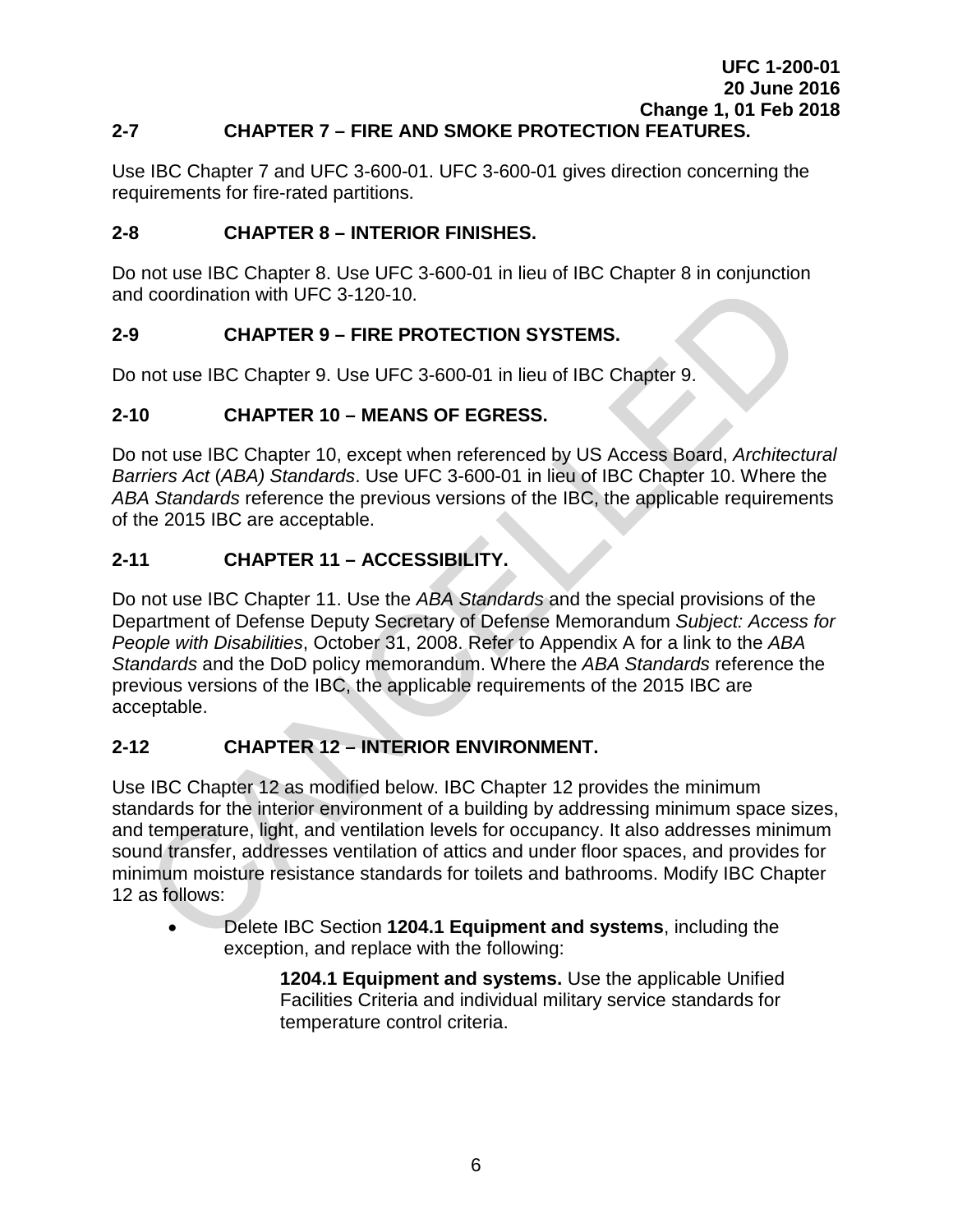• For Navy and Marine Corps Unaccompanied Housing facilities only, delete IBC Sections **1207.2 Air-borne sound**, **1207.3 Structure-borne sound**, **1208.3 Room area**, and **1208.4 Efficiency dwelling units**. Use FC 4- 721-10N for air-borne and structure-borne sound transmission criteria, minimum room size criteria, and dwelling unit criteria. Also use UFC 3- 101-01 and UFC 3-120-10.

# <span id="page-15-0"></span>**2-13 CHAPTER 13 – ENERGY EFFICIENCY.**

Do not use IBC Chapter 13. Use UFC 1-200-02 in lieu of IBC Chapter 13.

# <span id="page-15-1"></span>**2-14 CHAPTER 14 – EXTERIOR WALLS.**

Use IBC Chapter 14 as modified below. IBC Chapter 14 addresses requirements for exterior walls of buildings, provides minimum standards for wall covering materials, their installation and their ability to provide weather protection. Modify IBC Chapter 14 as follows:

- Delete IBC Section **1403.5 Vertical and lateral flame propagation**.
- Delete IBC Section **1407.10.4 Full-scale tests**, and replace with the following:

**1407.10.4 Full-scale tests.** The MCM system shall be tested in accordance with, and comply with, the acceptance criteria of NFPA 285. Such testing shall be performed on the MCM system with the MCM in the maximum thickness intended for use. Where noncombustible materials or combustible materials permitted by Sections 603, 1406, or UFC 3-600-01 differ from assembly to assembly or within an assembly, multiple tests shall not be required. oritical LER 13 – LERINCH LETTENLINGT:<br>
19 – LERINCH LETTENLINGT:<br>
19 – CHAPTER 14 – EXTERIOR WALLS.<br>
19 – CHAPTER 14 – EXTERIOR WALLS.<br>
19 – IBC Chapter 14 as modified below. IBC Chapter 14 addresses requirements for<br>
rei

**Exception:** The MCM system is not required to be tested in accordance with, and comply with, acceptance criteria of NFPA 285 in buildings equipped throughout with an automatic sprinkler system in accordance with UFC 3-600-01.

# <span id="page-15-2"></span>**2-15 CHAPTER 15 – ROOF ASSEMBLIES AND ROOFTOP STRUCTURES.**

Use IBC Chapter 15, UFC 3-110-03, and UFC 3-600-01. IBC Chapter 15 provides standards for roof assemblies as well as rooftop structures. It also provides some requirements for fire resistance in roofing.

# <span id="page-15-3"></span>**2-16 CHAPTER 16 – STRUCTURAL DESIGN.**

Use IBC Chapter 16 as modified by UFC 3-301-01. Use IBC Chapter 16 and UFC 3- 310-04 for the seismic design of buildings. IBC Chapter 16 describes minimal structural loading requirements, minimum design loads (live and dead, snow and wind, rain, flood and earthquake), as well as load combinations, and permitted design methodologies.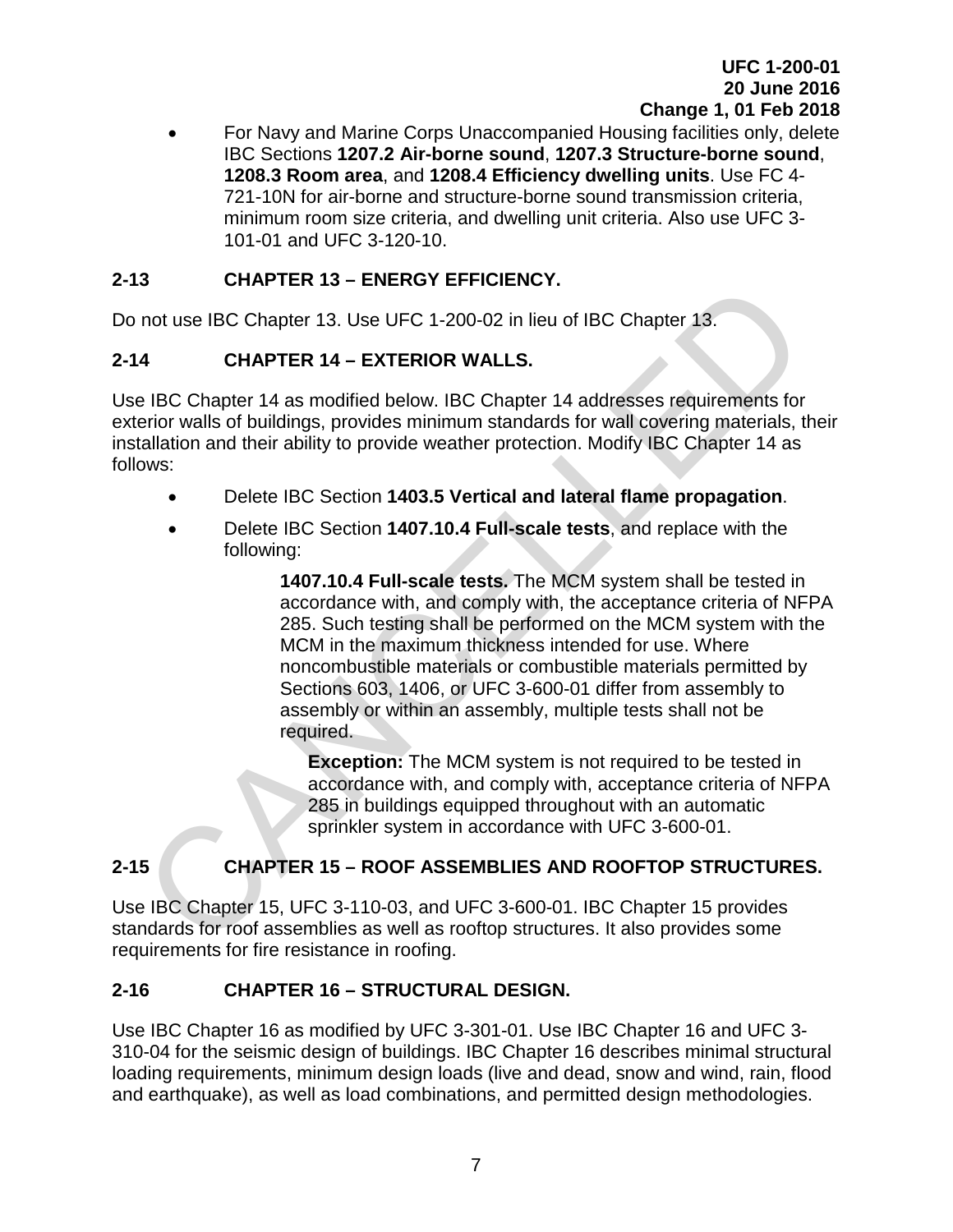# <span id="page-16-0"></span>**2-17 CHAPTER 17 – SPECIAL INSPECTIONS AND TESTS.**

Use IBC Chapter 17 as modified by UFC 3-301-01, UFC 3-600-01, and below. The Structural Tests and Special inspections described in IBC Chapter 17 provide a variety of procedures and criteria for testing materials and assemblies, labeling materials and assemblies, and for some special inspection of certain structural assemblies. Some DoD requirements are more stringent and these take precedence as identified in these UFC. Modify IBC Chapter 17 as follows:

• Delete IBC Chapter 17, Section **1704.2 Special inspections and tests**, and replace with the following:

> **Special inspections and tests.** The contractor must employ one or more *approved agencies* to perform inspections during construction on the types of work listed under Section 1705. These inspections are in addition to the inspections defined in Section 110. The inspecting agency must provide reports of the special inspections directly to the government.

# <span id="page-16-1"></span>**2-18 CHAPTER 18 – SOILS AND FOUNDATIONS.**

Use IBC Chapter 18 as modified by UFC 3-220-01, UFC 3-201-01, UFC 3-301-01, and below. Modify IBC Chapter 18 as follows:

- Supplement to IBC Section **1804.4 Site grading**: Ensure that the grading and associated storm water runoff do not adversely affect surrounding sites. Establish finished floor elevations a minimum of 6 inches (150 mm) above finished grade at the perimeter of the building and provide site grading in accordance with UFC 3-201-01.\1\ See IBC 1003.5 Elevation change for design of entrances and exits from buildings./1/ • Delete IBC Chapter 17, Section 1704.2 Special inspections and test<br>
and replace with the following:<br>
Special inspections and tests. The contractor must employ or<br>
or more approved agencies to perform inspections during<br>
	- Delete the exception to IBC Section **1804.4 Site grading**.
	- Supplement to IBC Section **1808.7.4 Foundation elevation**: Establish finished floor elevations a minimum of 6 inches (150 mm) above finished grade at the perimeter of the building and provide site grading in accordance with UFC 3-201-01.

# <span id="page-16-2"></span>**2-19 CHAPTER 19 – CONCRETE.**

Use IBC Chapter 19 as modified by UFC 3-301-01 and UFC 1-200-02. IBC Chapter 19 provides only minimum accepted practices for the use of plain concrete and reinforced concrete in construction.

# <span id="page-16-3"></span>**2-20 CHAPTER 20 – ALUMINUM.**

Use IBC Chapter 20. IBC Chapter 20 contains standards for the use of aluminum; however, only the structural applications of aluminum are addressed. IBC Chapter 20 does not address the use of aluminum in specialty products such as window framing or architectural hardware. For aluminum use in Heating, Ventilation, Air Conditioning (HVAC) systems, use UFC 3-410-01.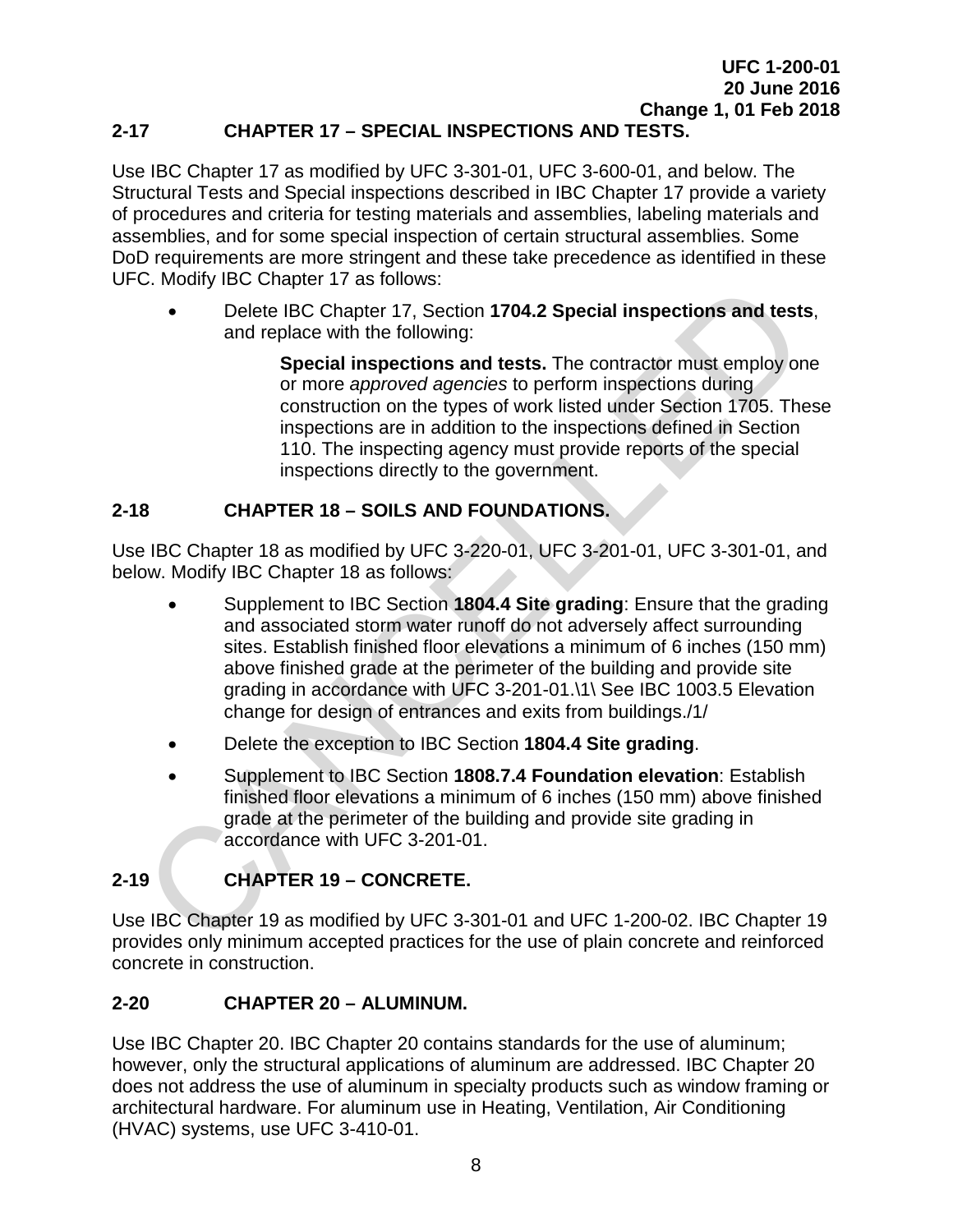# <span id="page-17-0"></span>**2-21 CHAPTER 21 – MASONRY.**

Use IBC Chapter 21 as modified by UFC 3-301-01. IBC Chapter 21 addresses comprehensive and practical requirements for masonry, including material specifications, test methods, types of wall construction, and criteria for empirical and engineered designs. Masonry foundations are also addressed in IBC Chapter 18 as modified by Paragraph [2-18](#page-16-1) of this UFC.

# <span id="page-17-1"></span>**2-22 CHAPTER 22 – STEEL.**

Use IBC Chapter 22 as modified by UFC 3-301-01. IBC Chapter 22 provides the minimum commercial requirements for the design and construction of structural steel, including composite construction, cold-formed steel, steel joists, steel cable structures, and steel storage racks. Steel for structures is generally classified as Type I and Type II construction; however steel is permitted in all types of construction.

### <span id="page-17-2"></span>**2-23 CHAPTER 23 – WOOD.**

Use IBC Chapter 23, UFC 3-301-01, and UFC 3-600-01. IBC Chapter 23 provides minimum requirements for the design of buildings and structures that use wood and wood based products in framing and fabrication. In general, only buildings of Type III, Type IV, or Type V construction may be constructed of wood.

#### <span id="page-17-3"></span>**2-24 CHAPTER 24 – GLASS AND GLAZING.**

Use IBC Chapter 24 as modified by UFC 4-010-01. IBC Chapter 24 establishes regulations for glass and glazing that when properly installed, are able to meet required resistance to wind, snow, and dead loads. The engineering and design requirements are included in the chapter.

#### <span id="page-17-4"></span>**2-25 CHAPTER 25 – GYPSUM BOARD, GYPSUM PANEL PRODUCTS AND PLASTER.**

Use IBC Chapter 25. IBC Chapter 25 contains the provisions and referenced standards that regulate the design, construction and quality of gypsum board and plaster. They represent the most common interior and exterior finish materials in the commercial building industry and the DoD. IBC Chapter 25 addresses quality control issues, material specifications, and installation requirements, under the control of industry requirements. However, it is the responsibility of the AHJ to inspect and ensure that the appropriate p roducts are used and properly installed for the intended use and location.2 CHAPTER 22 – STEEL.<br>
1 BC Chapter 22 as modified by UFC 3-301-01. IBC Chapter 22 provides the<br>
inturn commercial requirements for the design and construction of structural steel<br>
uding composite construction, cold-formed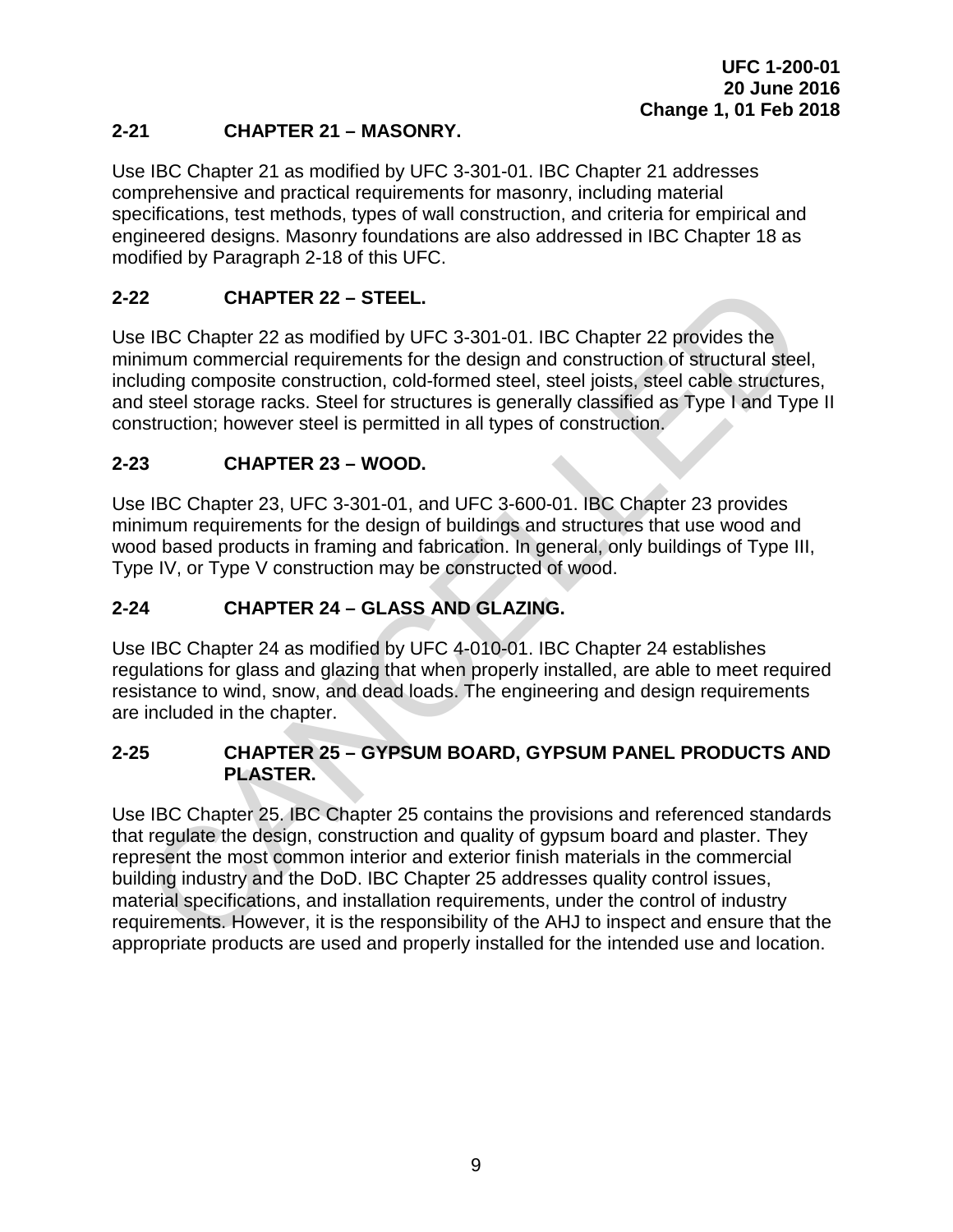# <span id="page-18-0"></span>**2-26 CHAPTER 26 – PLASTIC.**

Use IBC Chapter 26 and UFC 3-600-01, as modified below. IBC Chapter 26 addresses the use of plastics in building construction and components for flammable materials such as foam plastic insulation, foam plastics used as exterior and interior trim, and other plastic veneers such as fiberglass reinforced polymers which may be quite flammable and create toxic smoke. The requirements and limitations in UFC 3-600-01 are necessary to control the use of plastic and foam plastic products such that they do not compromise the safety of the building occupants or mission. Modify IBC Chapter 26 as follows:

• Delete IBC Section **2603.5.5 Vertical and lateral fire propagation**, including the exceptions, and replace with the following:

**2603.5.5 Vertical and lateral fire propagation.** Exterior wall assemblies shall be tested in accordance with, and comply with, acceptance criteria of NFPA 285. Where noncombustible materials or combustible materials permitted by Sections 603, 1406, or UFC 3-600-01 differ from assembly to assembly or within an assembly, multiple tests shall not be required. Conservative to the building occupants or mission. Modify IBC Chapter<br>
compromise the safety of the building occupants or mission. Modify IBC Chapter<br>
cillows:<br>
Delete IBC Section 2603.5.5 Vertical and lateral fire propaga

**Exceptions:** Exterior wall assemblies are not required to be tested in accordance with, and comply with, acceptance criteria of NFPA 285 where any of the following conditions are met:

1. One-story buildings complying with Section 2603.4.1.4.

2. Wall assemblies where the foam plastic insulation is covered on each face by a minimum of 1-inch (25 mm) thickness of masonry or concrete complying with either of the following:

2.1. There is no air space between the insulation and the concrete or masonry; or

2.2. The insulation has a flame spread index of not more than 25 as determined in accordance with ASTM E 84 or UL 723 and the maximum air space between the insulation and the concrete or masonry is not more than 1 inch (25 mm).

3. Buildings equipped throughout with an automatic sprinkler system in accordance with UFC 3-600-01.

#### <span id="page-18-1"></span>**2-27 CHAPTER 27 – ELECTRICAL.**

Use IBC Chapter 27 as modified below. The IBC references NFPA 70, National Electrical Code (NEC). In addition, IBC Chapter 27, Section **2702 EMERGENCY AND STANDBY POWER SYSTEMS**, which addresses emergency and standby power requirements, references the IFC. Instead of the IFC, use UFC 3-600-01, which cites NFPA 1. Modify IBC Chapter 27 as follows:

Use UFC 3-501-01 for general electrical requirement criteria.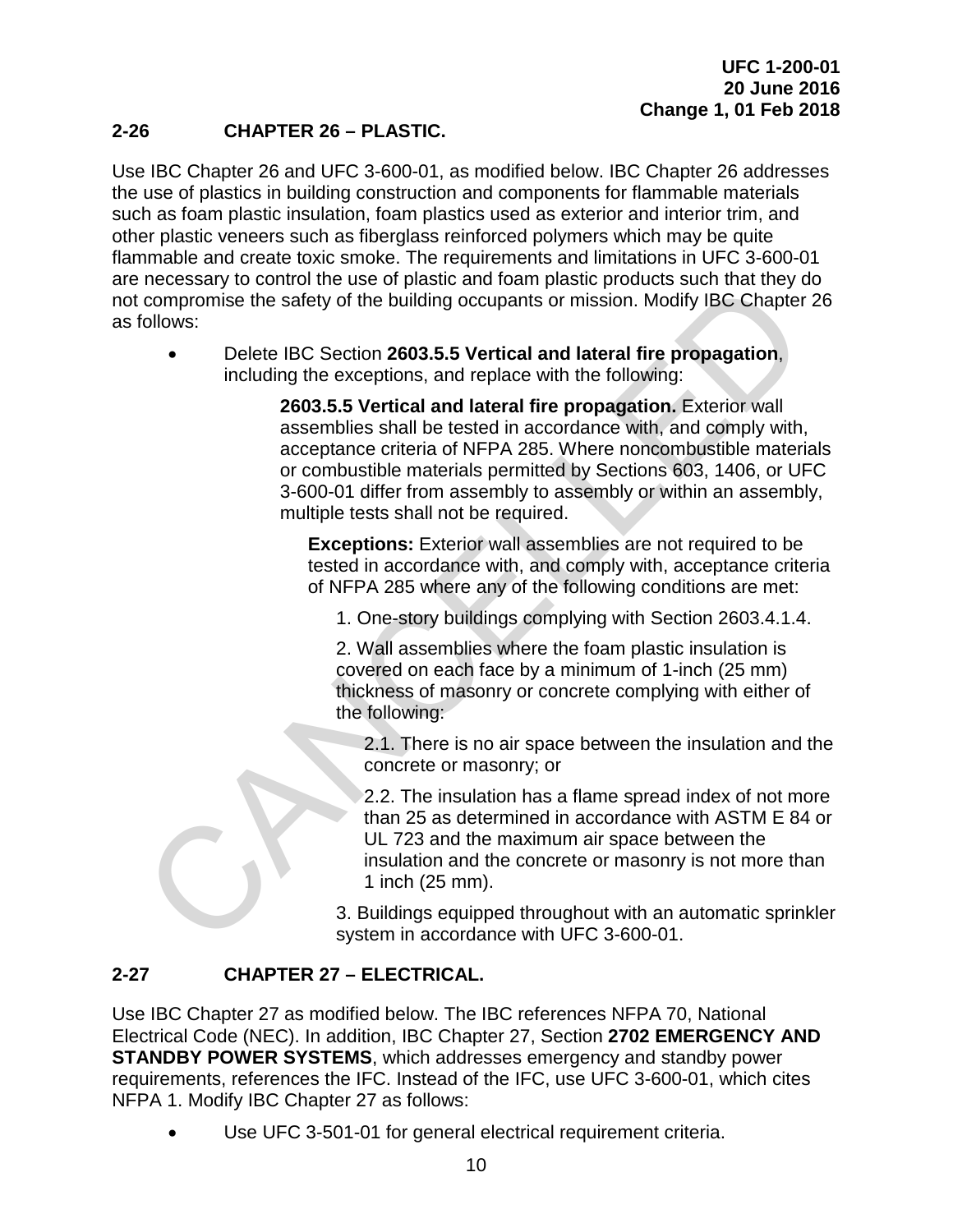- Use UFC 3-520-01 for interior electrical systems criteria.
- Use UFC 3-530-01 for interior and exterior lighting and controls criteria.
- Use UFC 3-540-01 for engine-driven generator criteria.
- Use UFC 3-550-01 for exterior power distribution systems criteria.
- Use UFC 3-560-01 for electrical safety and electrical Operations and Maintenance (O&M) criteria.
- Use UFC 3-580-01 for building telecommunications criteria.
- Use UFC 3-600-01 for fire protection criteria.
- Use UFC 4-021-01 for mass notification systems criteria.

### <span id="page-19-0"></span>**2-28 CHAPTER 28 – MECHANICAL SYSTEMS.**

Use IBC Chapter 28 as modified by UFC 3-401-01. Use UFC 3-600-01 for Fire Protection features for mechanical systems. IBC Chapter 28 provides references to the IMC which has been modified by UFC 3-410-01. However, the International Fuel Gas Code has not been adopted. The DoD uses NFPA 54 (ANSI Z223.1), National Fuel Gas Code, for the design and installation of fuel gas piping systems. via interlative (Oativ) clienta.<br>
Use UFC 3-580-01 for building telecommunications criteria.<br>
Use UFC 3-600-01 for fire protection criteria.<br>
BIEC Chapter 28 as modified by UFC 3-401-01. Use UFC 3-600-01 for Fire<br>
tection

# <span id="page-19-1"></span>**2-29 CHAPTER 29 – PLUMBING SYSTEMS.**

Use IBC Chapter 29 as modified by UFC 3-420-01. IBC Chapter 29 regulates the number of plumbing fixtures that must be provided for each type of building and number of occupants, and it regulates gender separations except for certain types of small buildings.

#### <span id="page-19-2"></span>**2-30 CHAPTER 30 – ELEVATORS AND CONVEYING SYSTEMS.**

Use IBC Chapter 30 and UFC 3-600-01. For Army and Navy projects, also use ITG FY13-0. If conflict occurs between IBC Chapter 30 and ITG FY13-01, the requirements of ITG FY13-01 take precedence. If conflict occurs between UFC 3-600-01 and ITG FY13-01, the requirements of UFC 3-600-01 take precedence.

# <span id="page-19-3"></span>**2-31 CHAPTER 31 – SPECIAL CONSTRUCTION.**

Use IBC Chapter 31. IBC Chapter 31 includes criteria for special building construction, including membrane structures, temporary structures, pedestrian walkways and tunnels, awnings and canopies, marquees, signs, towers and antennas, and automatic vehicular gates.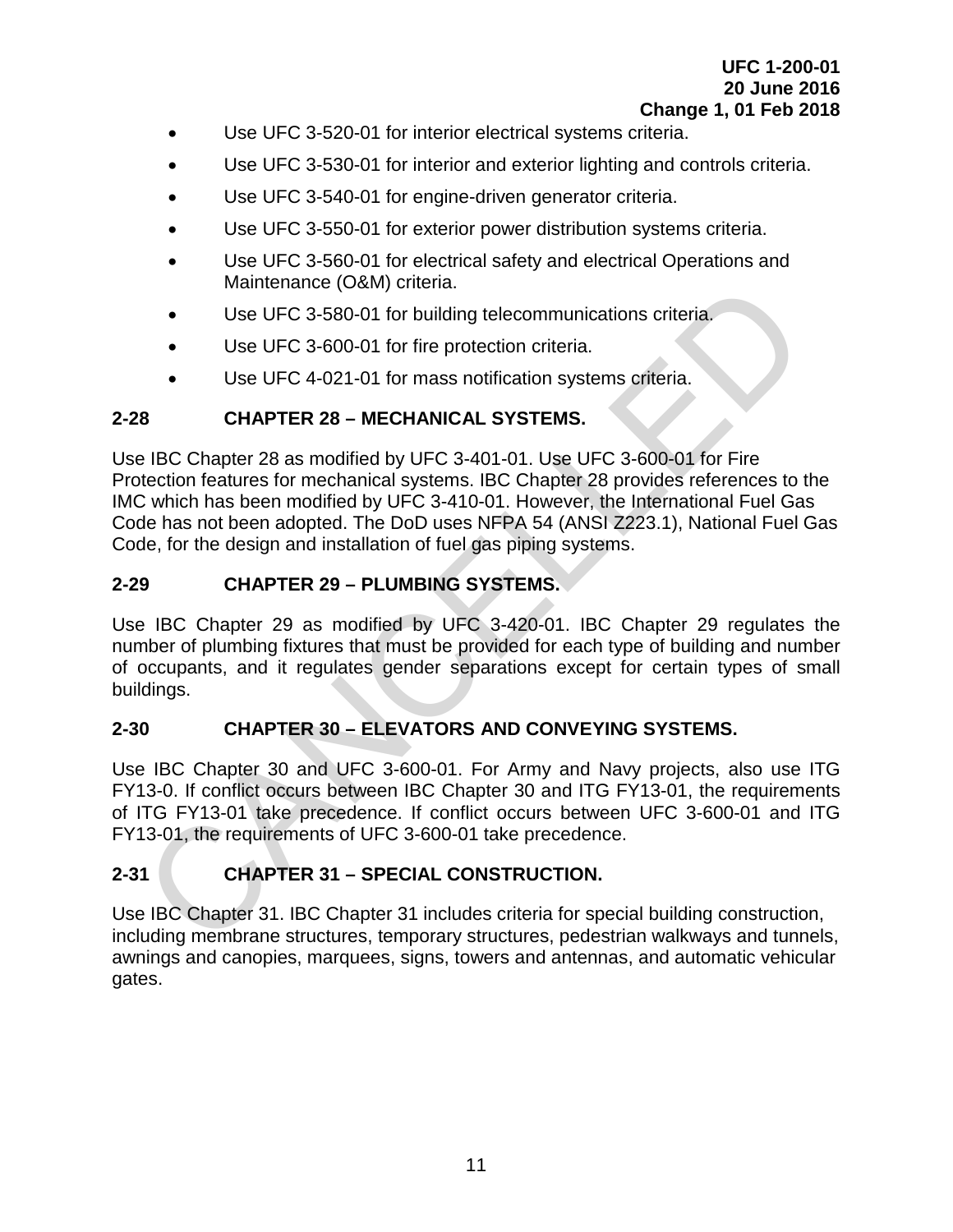#### **UFC 1-200-01 20 June 2016 Change 1, 01 Feb 2018 2-32 CHAPTER 32 – ENCROACHMENTS INTO THE PUBLIC RIGHT-OF-WAY.**

<span id="page-20-0"></span>Use IBC Chapter 32. Buildings and structures from time to time are designed to extend over a property line or into the public right of way. Local regulations outside the building usually set limits to such encroachments, and government criteria may perform the same function in various locations. Such military criteria should always take precedence over provisions of IBC Chapter 32.

### <span id="page-20-1"></span>**2-33 CHAPTER 33 – SAFEGUARDS DURING CONSTRUCTION.**

Use IBC Chapter 33 and UFC 3-600-01. IBC Chapter 33 provides safety requirements during construction and demolition of buildings and structures.

### <span id="page-20-2"></span>**2-34 CHAPTER 34 – RESERVED.**

Not used.

# <span id="page-20-3"></span>**2-35 CHAPTER 35 – REFERENCED STANDARDS.**

Use IBC Chapter 35. IBC Chapter 35 contains numerous references to standards that are used to regulate materials and methods of construction. It contains a comprehensive list of all standards that are referenced in the IBC. Also refer to IBC Section **102.4 Referenced codes and standards**, and Paragraph 1-4.2 of this UFC for a detailed explanation of the applicability of referenced codes and standards. 3<br>
3 CHAPTER 33 – SAFEGUARDS DURING CONSTRUCTION.<br>
BIEC chapter 33 and UFC 3-600-01. IBC Chapter 33 provides safety requirement<br>
ing construction and demolition of buildings and structures.<br>
4 CHAPTER 34 – RESERVED.<br>
USE C

# <span id="page-20-4"></span>**2-36 APPENDICES.**

Do not use IBC Appendices A through Appendix M.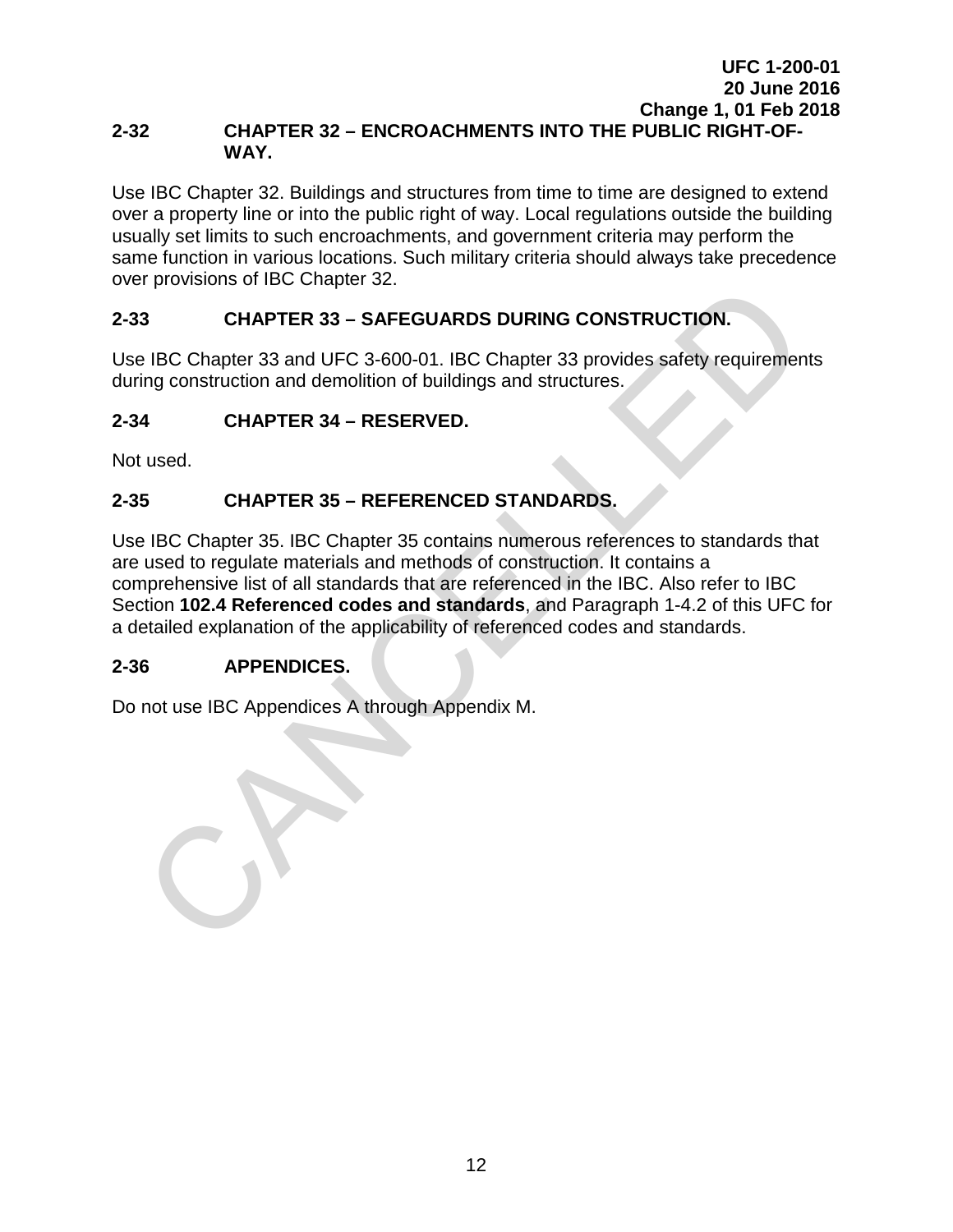#### **CHAPTER 3 OTHER CRITERIA**

#### <span id="page-21-1"></span><span id="page-21-0"></span>**3-1 GENERAL.**

In addition to the International Building Code as modified in Chapter 2 of this UFC, and the IEBC as modified in Chapter 4 of this UFC, comply with the following criteria in this chapter.

#### **3-2 HIGHER AUTHORITY MANDATES.**

Design and Construction must be in compliance with Public Laws (P.L.), Executive Orders (E.O.), Code of Federal Regulations (CFR), Department of Defense Instructions (DoDI), Department of Defense Manuals (DoDM), and Department of Defense Directives (DoDD) or other higher authority documents as applicable, as listed in MIL-STD-3007F, Appendix B.

#### <span id="page-21-3"></span>**3-2.1 Vending Facilities for the Blind.**

Verify with the using activity the requirement to provide blind-operated vending facilities in compliance with the Randolph-Sheppard Act and DoDI 1125.03. This requirement generally applies in buildings that are over 1,400 SM (15,000 SF) that will contain over 100 employees, but may also apply in other situations at the discretion of the using activity.

#### <span id="page-21-4"></span>**3-2.2 Nursing Mothers in Federal Employment.**

<span id="page-21-2"></span>For facilities that are places of employment, provide a private space for nursing mothers as recommended by OPM Memorandum for Heads of Executive Departments and Agencies, as detailed in the Guide for Establishing a Federal Nursing Mother's Program. This space may not be a bathroom, and must be shielded from view and free from intrusion of others. A nursing mother's space must be functional, with a private space with a place to sit and a flat surface, other than the floor, to place the breast pump and other supplies. Although there are no size or permanency requirements, this space must provide access to electricity for the use of a breast pump, as well as good lighting, a comfortable temperature, and proper ventilation; and be near a source of hot and cold running water. In addition, comply with any command-specific policy applicable to this requirement or applicable to the establishment of a working mothers program within the facility. **HIGHER AUTHORITY MANDATES.**<br>
Sign and Construction must be in compliance with Public Laws (P.L.), Executive<br>
ters (E.O.), Coef of Federal Regulations (CFR), Department of Defense Instruction<br>
CD, Department of Defense Man

# <span id="page-21-5"></span>**3-3 UNIFIED FACILITY CRITERIA (UFC).**

Comply with the UFC (latest version, refer to Paragraph 1-5 of this UFC) as noted herein.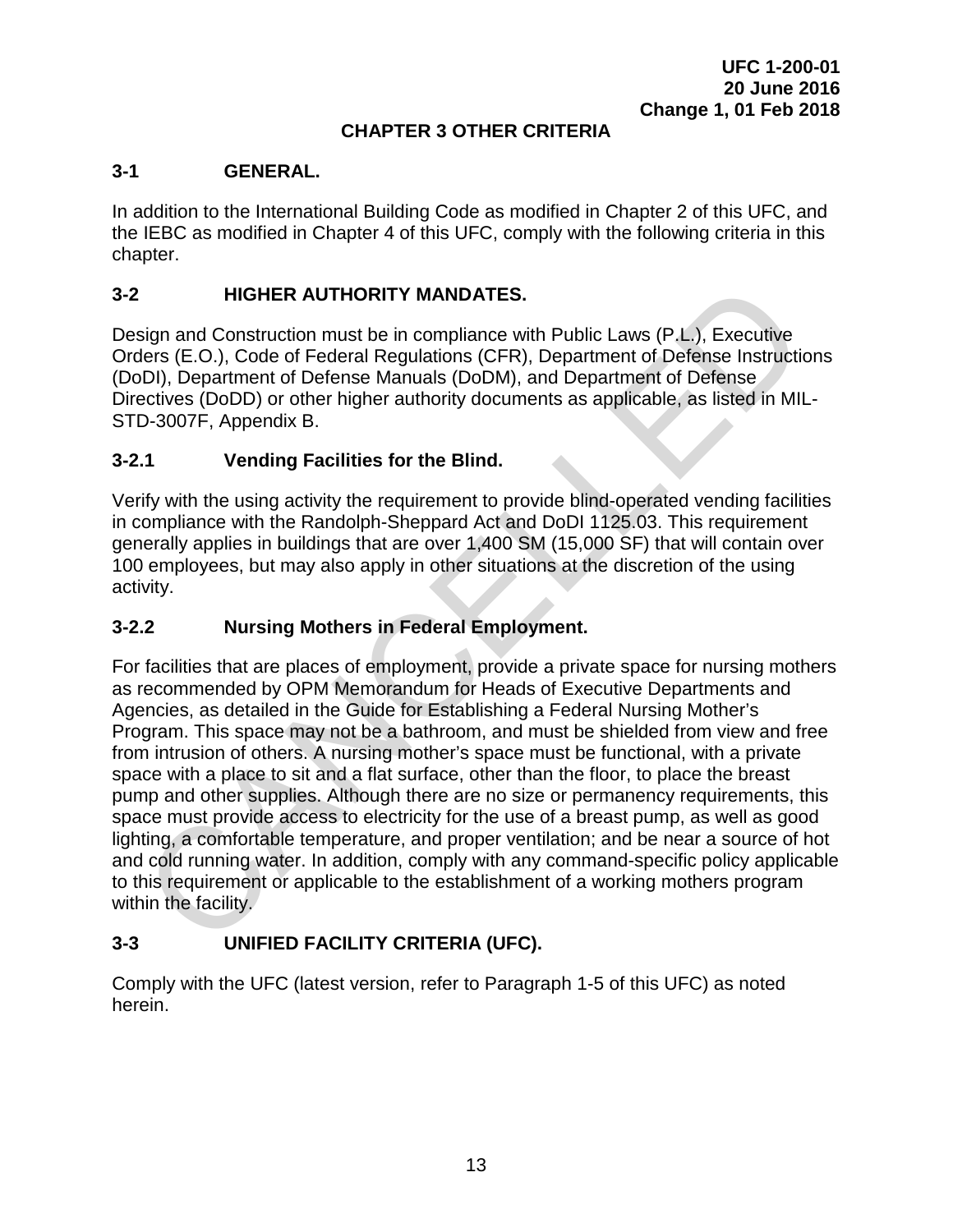# <span id="page-22-0"></span>**3-3.1 Core UFC.**

Core UFC are criteria that provide requirements for the majority of traditional building systems that are prevalent on DoD facility construction projects. Core UFC also identify additional criteria such as Antiterrorism, High Performance, and Sustainable Building requirements mandated by law and policy. Comply with the Core UFC listed here, and other UFC identified in Appendix A as they are applicable*.* 

- 1-200-02, High Performance and Sustainable Building Requirements
- 3-101-01, Architecture
- 3-110-03, Roofing
- 3-120-10, Interior Design
- 3-201-01, Civil Engineering
- 3-201-02, Landscape Architecture
- 3-210-10, Low Impact Development
- 3-220-01, Geotechnical Engineering
- 3-230-01, Water Storage, Distribution, and Transmission
- 3-230-03, Water Treatment
- 3-240-01, Wastewater Collection
- 3-301-01, Structural Engineering
- 3-310-04, Seismic Design for Buildings
- 3-401-01, Mechanical Engineering
- 3-410-01, Heating, Ventilating and Air Conditioning
- 3-420-01, Plumbing Systems
- 3-501-01, Electrical Engineering
- 3-520-01, Interior Electrical Systems
- 3-530-01, Interior and Exterior Lighting Systems and Controls
- 3-540-01, Engine-Driven Generator Systems for Backup Power **Applications** 1200-02, High Performance and Sustainable Building Requirements<br>
3-101-01, Architecture<br>
3-101-03, Roofing<br>
3-201-01, Interior Design<br>
3-201-01, Civil Engineering<br>
13-201-01, Civil Engineering<br>
3-201-01, Civil Engineering<br>
	- 3-550-01, Exterior Electrical Power Distribution
	- 3-560-01, Electrical Safety, O&M
	- 3-580-01, Telecommunications Building Cabling Systems Planning and Design
	- 3-600-01, Fire Protection Engineering for Facilities
	- 4-010-01, DoD Minimum Antiterrorism Standards for Buildings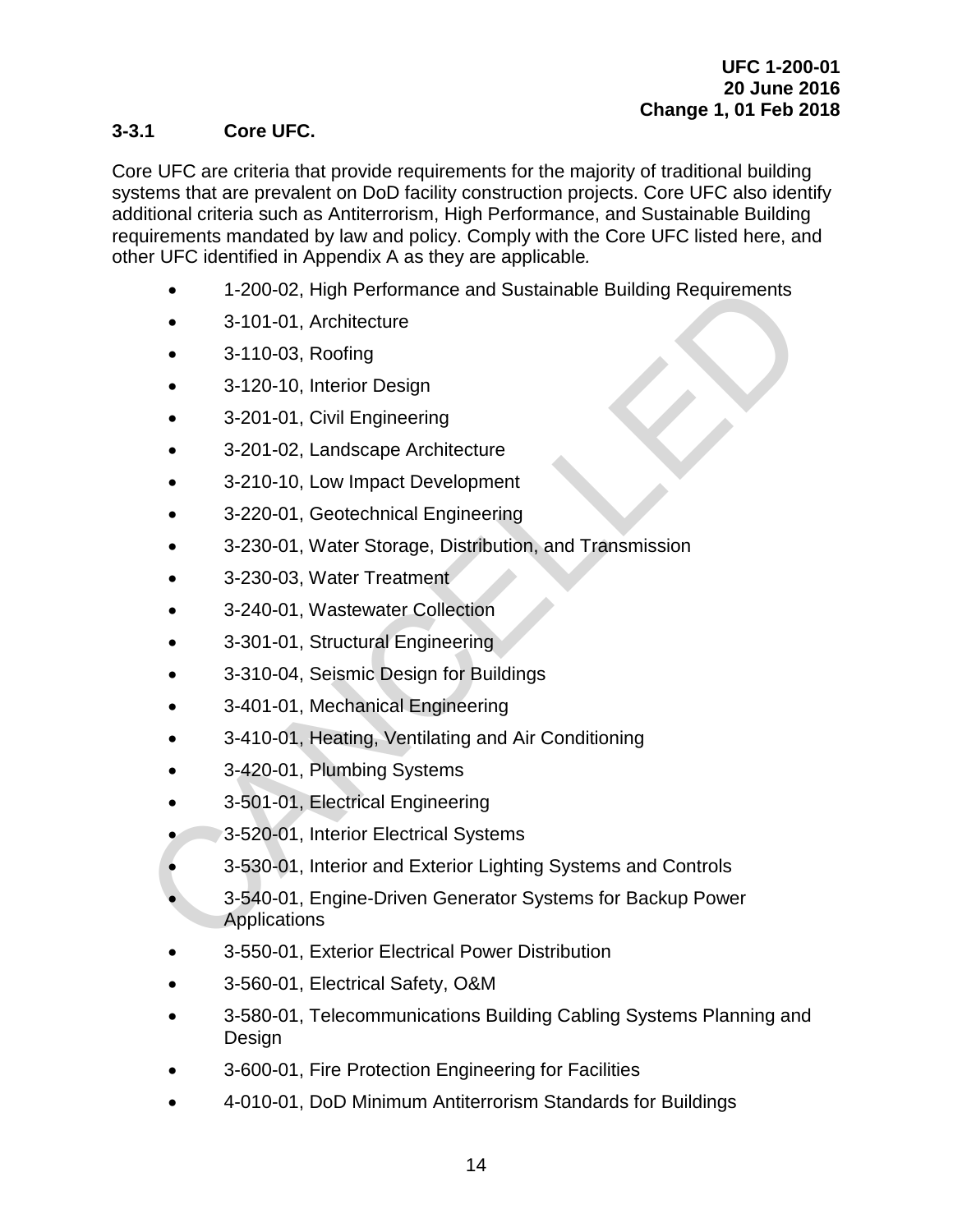- 4-010-02, DoD Minimum Antiterrorism Standoff Distances for Buildings (FOUO)
- \1\ 4-010-06, Cybersecurity of Facility-Related Control Systems /1/
- 4-021-01, Design and O&M: Mass Notification Systems

#### <span id="page-23-0"></span>**3-3.2 Other UFC.**

In addition to the "Core UFC", comply with other UFC as applicable to the system, structure, or facility type defined in the scope of the construction project.

# <span id="page-23-1"></span>**3-4 FACILITY CRITERIA (FC).**

The designation, "Facility Criteria (FC)" has been adopted for criteria that are not applicable to all DoD Components. For example: FC 4-721-10N "Navy and Marine Corps Unaccompanied Housing" has a final "N" designation because it is used by the Navy, including its Component, the U.S. Marine Corps. FC provide functional requirements (i.e., defined in more detail by the users and operational needs of a particular facility type). Differences in functional requirements between DoD Components may exist due to differences in their policies and more specific operational needs. FC are applicable only to the DoD Component(s) indicated in the title, and are intended for use with unified technical requirements published in UFC. Comply with the FC for the designated facility type and the DoD Component.

# <span id="page-23-2"></span>**3-5 SPECIFICATION REQUIREMENTS.**

Use Unified Facilities Guide Specifications (UFGS) for all projects, including Design-Build submittals, and in accordance with UFC 1-300-02. Download, use, and edit the most current UFGS database available from the Whole Building Design Guide website at http://www.wbdg.org/ccb/browse\_cat.php?c=3. Modify and edit the UFGS as necessary to suit the work required by the specific project, including editing for metric or inch-pound and to reflect the latest proven technology, materials, and methods for the project. Follow Order of Precedence requirements for each Government Design Agent on use of Regional, Agency, Unified, and Other guide specifications. Other guide specifications are only allowed as a basis for information when not available in the UFGS. These developed specifications must be provided in UFGS format and modified to meet the requirements of UFC 1-300-02. ddition to the "Core UFC", comply with other UFC as applicable to the system,<br>citure, or facility type defined in the scope of the construction project.<br>
FACILITY CRITERIA (FC).<br>
FACILITY CRITERIA (FC).<br>
Has been adopted f

# <span id="page-23-3"></span>**3-6 OTHER MILITARY CRITERIA.**

Military criteria other than those listed in this UFC may be applicable to specific types of structures, building systems, or building occupancies. Such structures, systems, or buildings must meet the additional requirements of applicable military criteria.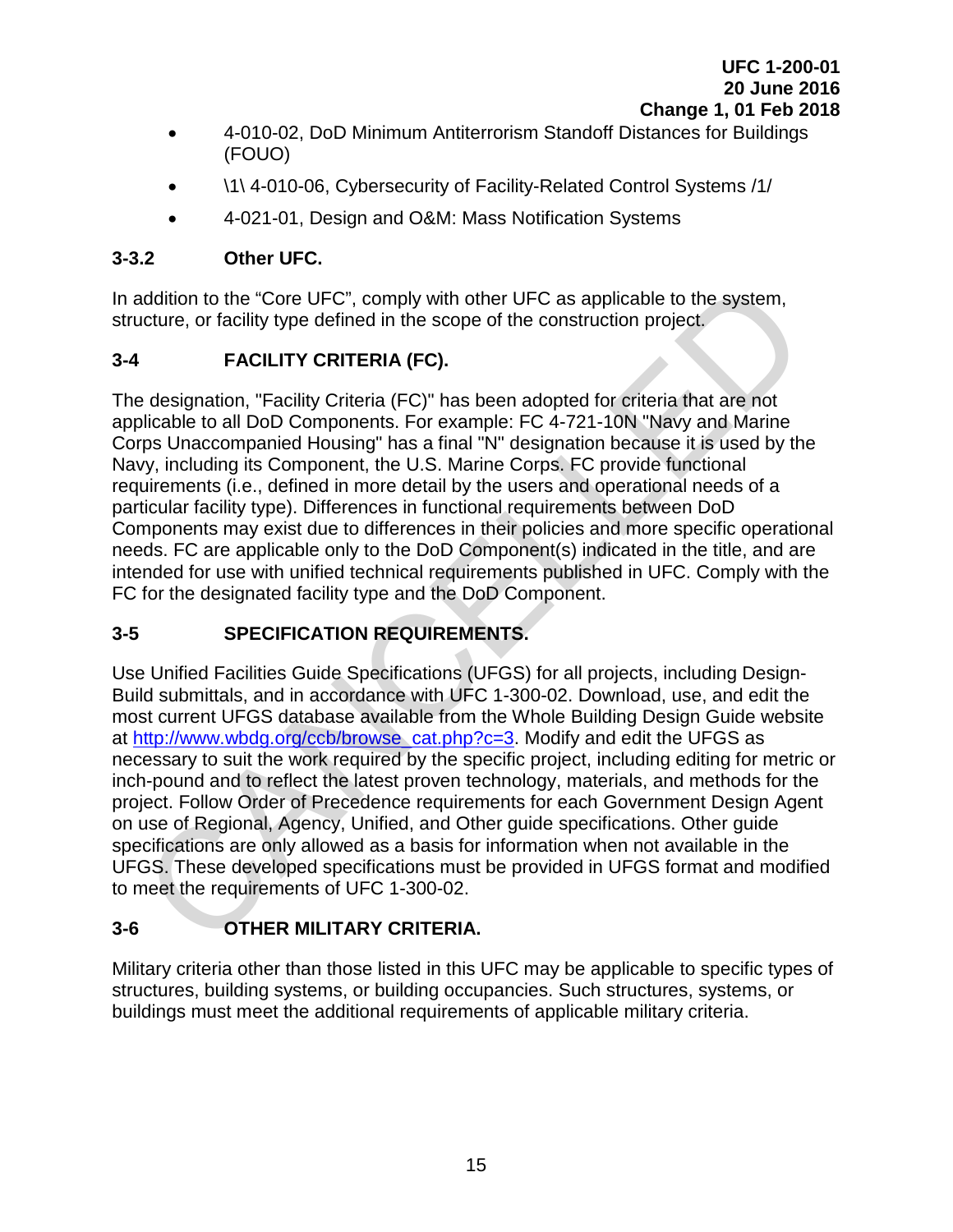# <span id="page-24-0"></span>**3-6.1 Explosive Safety.**

This document does not contain requirements for explosives safety. Facilities that involve DoD Ammunition and Explosives (AE) storage, handling, maintenance, manufacture or disposal, as well as facilities within the explosives safety quantity distance (ESQD) arcs of AE facilities, must comply with the requirements found in DoD 6055.09-M, as well as implementing Service criteria found in DA PAM 385-64 (Army), NAVSEA OP 5 (Navy and Marine Corps), and AFMAN 91-201 (Air Force). DoD facilities exposed to potential explosion effects from AE belonging to other nations are also required to meet DoD and Service explosives safety criteria.

- It is essential that the planning and design of new facilities, and occupation and renovation of existing AE-related facilities, or other facilities within ESQD arcs be accomplished in close coordination with knowledgeable explosives safety professionals in theater, or with the Services' Explosives Safety Centers. This coordination should occur as early as possible in the planning and design process to avoid issues or problems and to ensure compliance.
- Facility construction or use within ESQD arcs requires review for compliance with explosives safety criteria, and must have either an approved explosives safety site plan or an approved explosives safety deviation. Refer to the DoD Service documents mentioned above for further applicable guidance.

#### <span id="page-24-1"></span>**3-6.2 Facility Systems Safety.**

Safety is an important component of maintaining and operating DoD facilities, and must be considered during design. Incorporate a hazards review into the regular design review process to ensure systems safety has been considered at the earliest phases of project development to reduce and mitigate unintentional maintenance and operational hazards. Army projects will incorporate the safety engineering practices delineated under the Facilities Systems Safety (FASS) program as prescribed under AR PAM 385- 16 *System Safety Management Guide* to the extent practicable and feasible. Air Force projects will incorporate the safety engineering practices delineated in Air Force Instruction (AFI) 91-203, *Air Force Consolidated Occupational Safety Instruction*, to the extent practicable and feasible. Control of the main of the main of the sensile and the sensile of the radions are also<br>cosed to potential explosion effects from AE belonging to other nations are also<br>lined to meet DoD and Service explosives safely orite

#### <span id="page-24-2"></span>**3-6.3 Antiterrorism.**

Antiterrorism is defined as defensive measures used to reduce the vulnerability of individuals and property to terrorist acts. UFC 4-010-01 sets the minimum requirements for DoD buildings, and the Geographic Combatant Commander Antiterrorism Construction Standards address unique requirements specific to their area of responsibility. Refer to UFC 4-010-01 and the Geographic Combatant Commander Antiterrorism Construction Standards for the minimum antiterrorism requirements.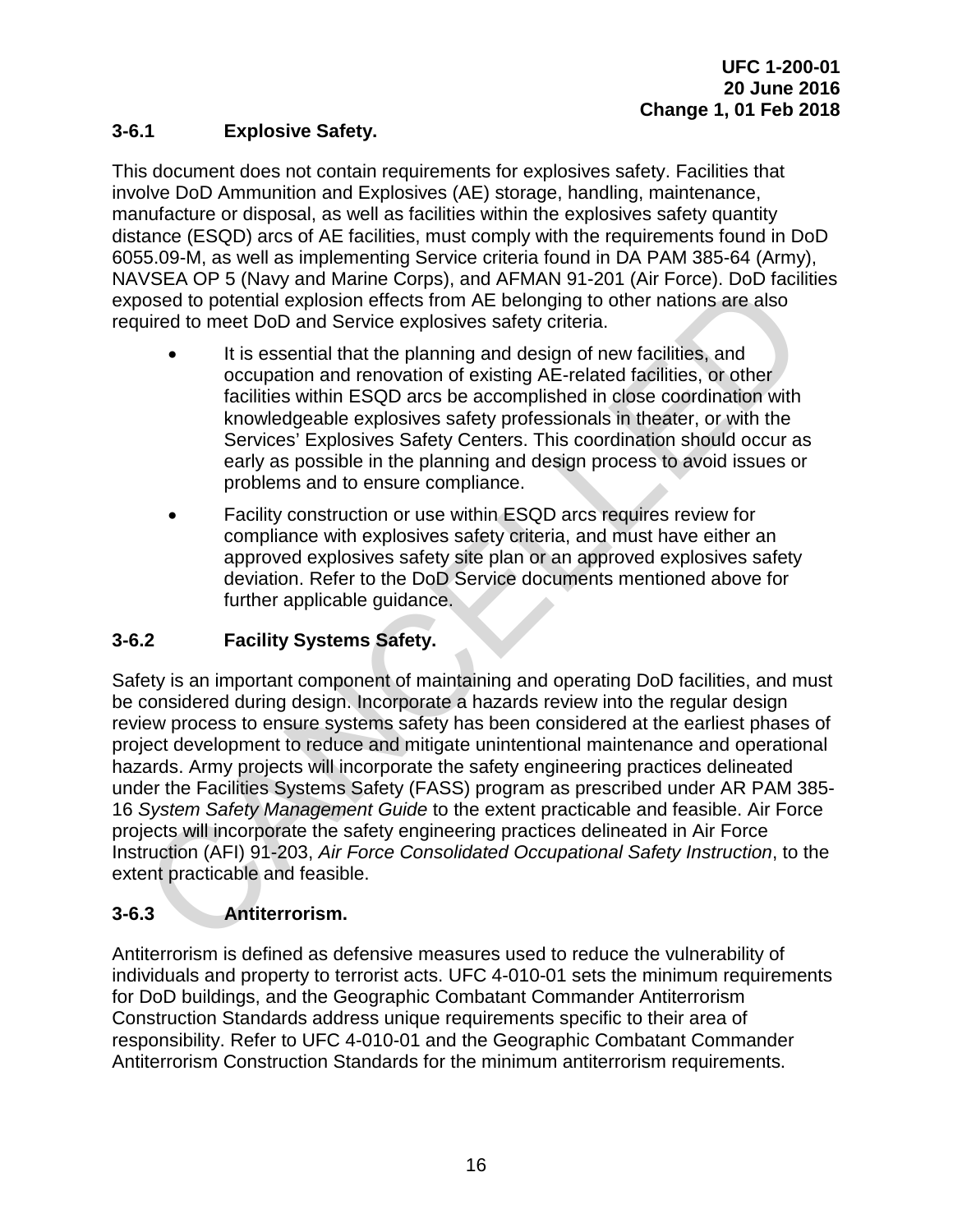# <span id="page-25-0"></span>**3-6.4 Physical Security.**

Physical security is defined as that part of security concerned with physical measures designed and placed to safeguard personnel; to prevent unauthorized access to installations, equipment, material and documents, to safeguard them against espionage, sabotage, damage, and theft. Many buildings require some level of physical security. When required, integrate physical measures into the site, building, room(s), or area(s) as applicable. The DoD documents the requirements for physical security related to specific assets in DoD publications, directives, manuals, and instructions. The Services have related documents that implement the DoD policy for the Services. The main DoD documents that contain the physical security requirements for the protection of specific DoD assets are shown in Table 3-1. This does not include the policy documents associated with the protection of nuclear and chemical assets.

|                                                       | as applicable. The DoD accuracity the requirements for privated security related to<br>specific assets in DoD publications, directives, manuals, and instructions. The Services<br>have related documents that implement the DoD policy for the Services. The main DoD<br>documents that contain the physical security requirements for the protection of specific<br>DoD assets are shown in Table 3-1. This does not include the policy documents<br>associated with the protection of nuclear and chemical assets. |
|-------------------------------------------------------|-----------------------------------------------------------------------------------------------------------------------------------------------------------------------------------------------------------------------------------------------------------------------------------------------------------------------------------------------------------------------------------------------------------------------------------------------------------------------------------------------------------------------|
|                                                       | <b>Table 3-1 Policy Related to Physical Security</b>                                                                                                                                                                                                                                                                                                                                                                                                                                                                  |
| <b>Asset</b>                                          | <b>Policy and Documents</b>                                                                                                                                                                                                                                                                                                                                                                                                                                                                                           |
| Classified                                            | DoDM 5200.01-R, DoD Information Security Program;                                                                                                                                                                                                                                                                                                                                                                                                                                                                     |
| Information                                           | http://www.dtic.mil/whs/directives/corres/pub1.html                                                                                                                                                                                                                                                                                                                                                                                                                                                                   |
| Sensitive<br>Compartmented<br>Information (SCI)       | DoDM 5105.21-Volume 1, Sensitive Compartmented Information (SCI)<br>Administrative Security Manual: Administration of Information and<br><b>Information Systems Security;</b>                                                                                                                                                                                                                                                                                                                                         |
|                                                       | http://www.dtic.mil/whs/directives/corres/pub1.html<br>DoDM 5105.21-Volume 2, Sensitive Compartmented Information (SCI)<br>Administrative Security Manual: Administration of Physical Security,<br>Visitor Control, and Technical Security;<br>http://www.dtic.mil/whs/directives/corres/pub1.html                                                                                                                                                                                                                    |
|                                                       | UFC 4-010-05, Sensitive Compartmented Information Facilities Planning, Design,<br>and Construction.<br>https://www.wbdg.org/ccb/DOD/UFC/ufc_4_010_05.pdf                                                                                                                                                                                                                                                                                                                                                              |
| <b>Special Access</b><br>Program (SAP)<br>Information | DoDM 5205.07 Volume 3, DoD Special Access Program (SAP) Security Manual:<br><b>Physical Security;</b><br>http://www.dtic.mil/whs/directives/corres/pub1.html                                                                                                                                                                                                                                                                                                                                                          |
| Arms, Ammunition<br>and Explosives                    | DoDM 5100.76-M, Physical Security of Sensitive Conventional Arms, Ammunition<br>and Explosives (AA&E);<br>http://www.dtic.mil/whs/directives/corres/pub1.html                                                                                                                                                                                                                                                                                                                                                         |
| <b>Weapons Systems</b><br>and Platforms               |                                                                                                                                                                                                                                                                                                                                                                                                                                                                                                                       |
| <b>Bulk Petroleum</b>                                 |                                                                                                                                                                                                                                                                                                                                                                                                                                                                                                                       |
| Products                                              | DoD 5200.08-R, Physical Security Program;<br>http://www.dtic.mil/whs/directives/corres/pub1.html                                                                                                                                                                                                                                                                                                                                                                                                                      |
| Communications                                        |                                                                                                                                                                                                                                                                                                                                                                                                                                                                                                                       |
| <b>Systems</b><br><b>Controlled Inventory</b>         |                                                                                                                                                                                                                                                                                                                                                                                                                                                                                                                       |
| Items                                                 |                                                                                                                                                                                                                                                                                                                                                                                                                                                                                                                       |

# **Table 3-1 Policy Related to Physical Security**

# <span id="page-25-1"></span>**3-6.5 Cybersecurity.**

\1\ All control systems (including systems separate from a utility monitoring and control system) must be planned, designed, acquired, executed, and maintained in accordance with UFC 4-010-06 and as required by individual Service Implementation Policy.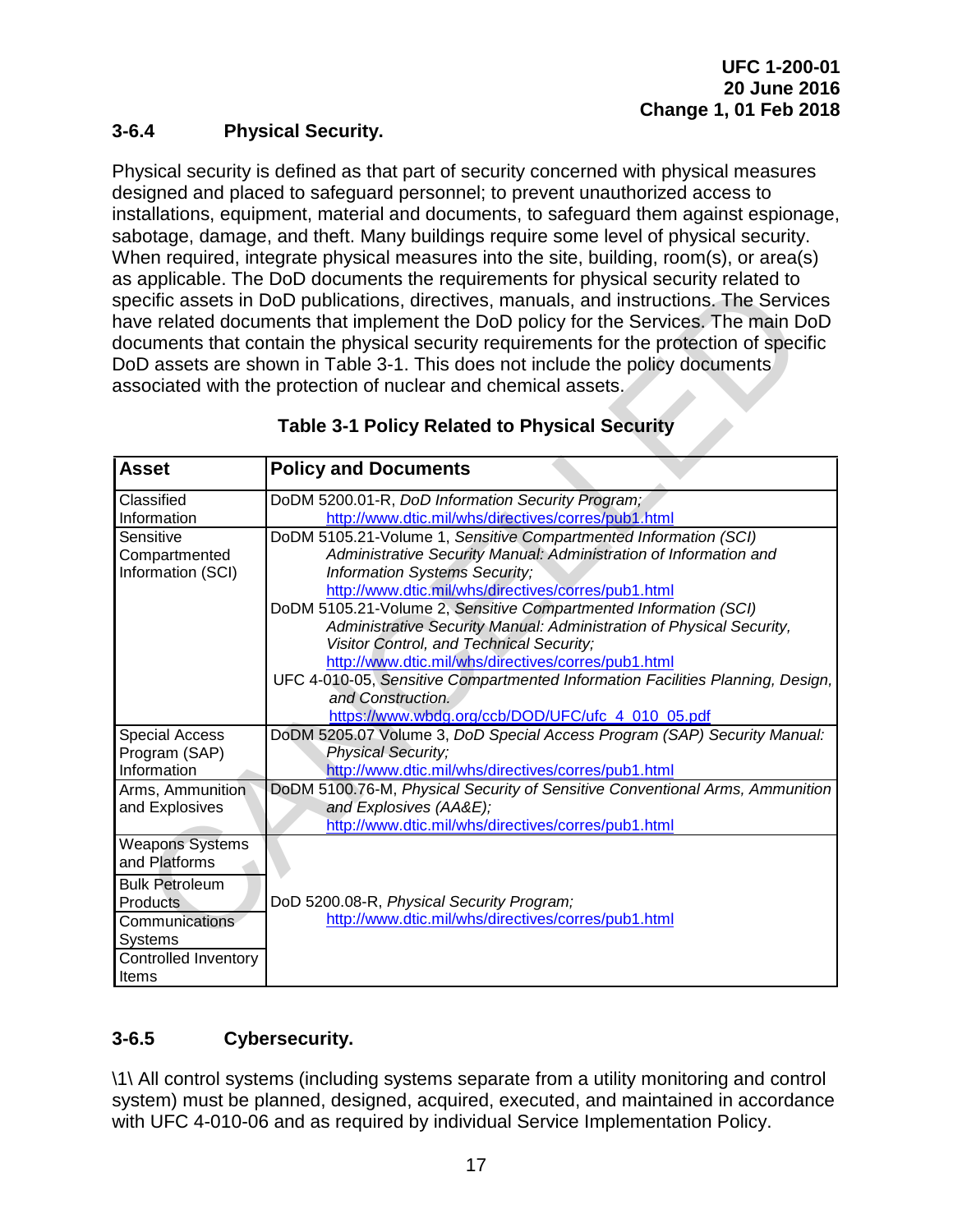Cybersecurity is implemented to mitigate vulnerabilities to all DoD real property facilityrelated control systems to a level that is acceptable to the System Owner and Authorizing Official. UFC 4-010-06 provides requirements for integrating cybersecurity into the design and construction of control systems. It defines a process based on the Risk Management Framework (RMF) suitable for control systems of any impact rating and provides specific guidance suitable for control systems assigned either LOW (limited adverse effect) or MODERATE (serious adverse effect) impact level.

The relevant System Owner service (e.g. Army, Navy, Air Force, Marine Corps), determines the impact level of a system.Determination of Confidentiality, Integrity and Availability (C-I-A) impact ratings is required by the System Owner and Authorized Official, with assistance from the control system designer, if necessary. The decision of whether a level of risk is acceptable is made by the assigned government Authorizing Official**.** Design of MODERATE or HIGH (severe or catastrophic adverse effect) impact systems will typically require additional customized requirements which should be coordinated with the point of contact of the relevant System Owner service**.** /1/ relevant System Owner service (e.g. Army, Navy, Air Force, Marine Corps),<br>ermines the impact level of a system. Determination of Confidentiality, Integrity<br>ailability (C-I-A) impact ratings is required by the System Owner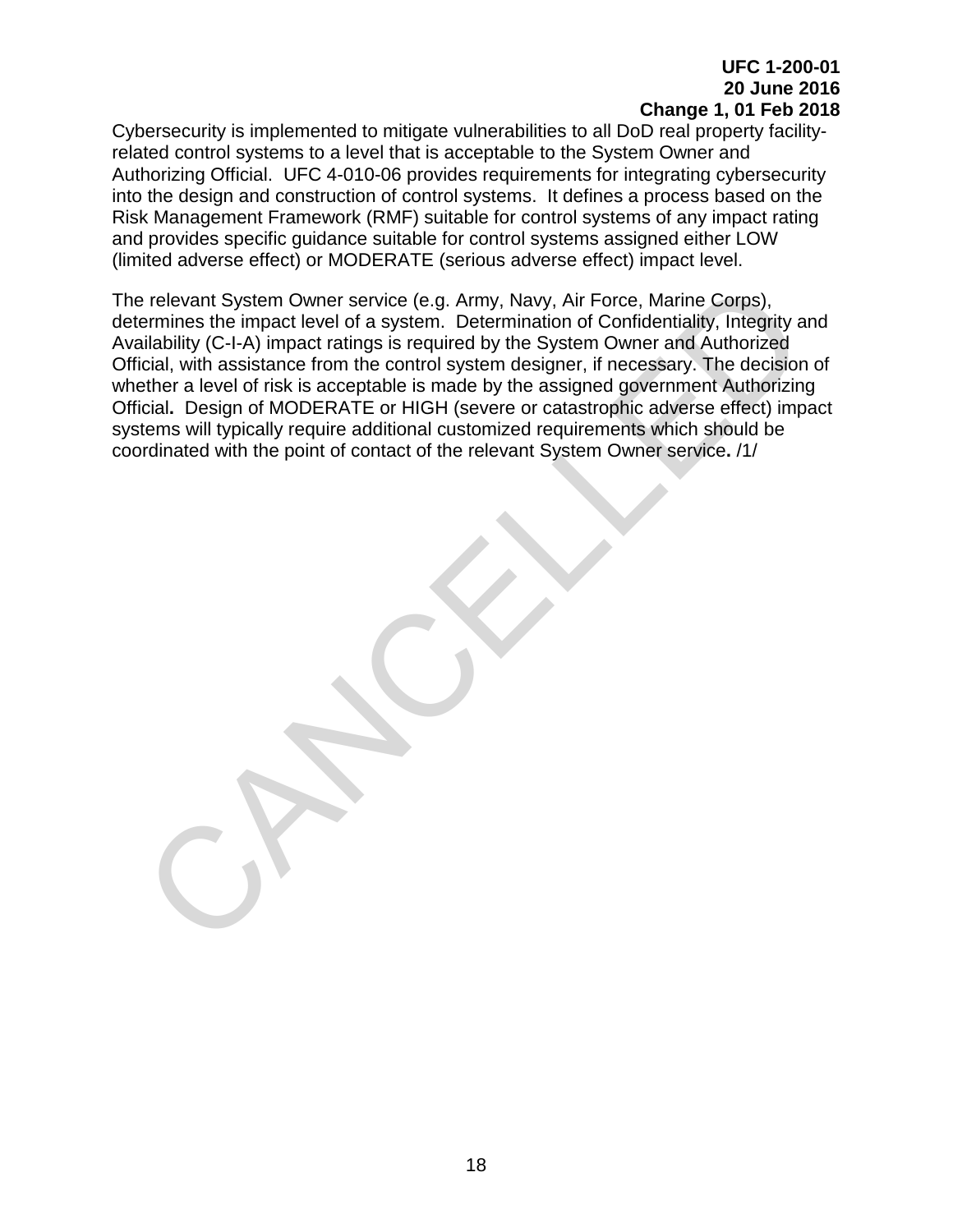#### **UFC 1-200-01 20 June 2016 Change 1, 01 Feb 2018 CHAPTER 4 MODIFICATIONS TO THE INTERNATIONAL EXISTING BUILDING CODE (IEBC)**

#### <span id="page-27-1"></span><span id="page-27-0"></span>**4-1 GENERAL.**

For existing structures, use IEBC as modified below. Provisions in IEBC Chapter 14 deal with alternative methods of compliance requirements when dealing with existing building constraints. This IEBC chapter allows for a controlled departure from full compliance with the technical codes, without compromising the minimum standards of life safety and fire prevention of the rehabilitated building as required in UFC 3-600-01. An example may be concerning fire escape requirements that differ in UFC 3-600-01. Modify IEBC Chapters 4 and 14 as follows:

- Use IEBC Chapter 4 with UFC 3-310-04 for seismic evaluation and seismic rehabilitation of existing buildings. If conflict occurs between IEBC Chapter 4 and UFC 3-310-04, the requirements of UFC 3-310-04 take precedence.
- Add a third paragraph to the end of IEBC Section **404.5 Flood hazard areas**, stating the following:

In addition to other requirements of this code, for renovations and alterations costing more than \$7.5 million to facilities already located within the 100-year flood plain, assess the vulnerability of mechanical and electrical subsystems to flood hazards and take necessary measures within the project to mitigate those vulnerabilities. Comply with OUSD Memorandum, Floodplain Management on Department of Defense Installations, 11 February, 2014. This policy applies only to permanent installations. main the technical codes, without compromising the minimum standards safety and fite prevention of the rehabilitated building as requirements and the T-C 3-600-01<br>sexample may be concerning fire escape requirements that di

- Use IEBC Chapter 14 with UFC 3-600-01. If conflict occurs between IEBC Chapter 14 and UFC 3-600-01, the requirements of UFC 3-600-01 take precedence.
- Delete IEBC Section **1401.2 Applicability**, and replace with the following:

**1401.2 Applicability.** Structures existing prior to 1 April 2016, in which there is work involving additions, alterations or changes of occupancy shall be made to conform to the requirements of this chapter or the provisions of Chapter 4. The provisions of Sections 1401.2.1 through 1401.2.5 shall apply to existing occupancies that will continue to be, or are proposed to be, in Groups A, B, E, F, I-2, M, R and S. These provisions shall not apply to buildings with occupancies in Group H or I-1, I-3 or I-4.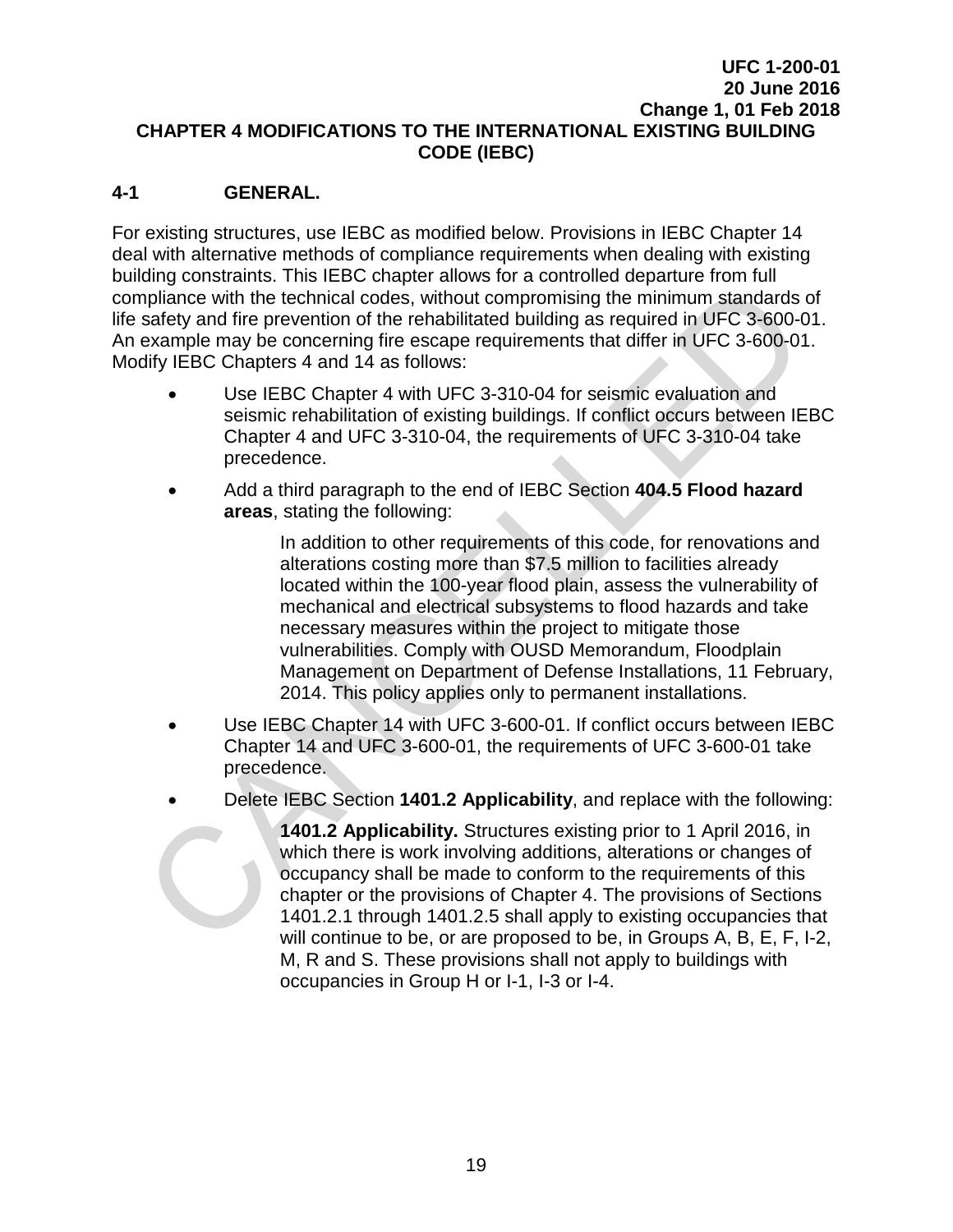*This page intentionally left blank.* This page intentionally left blank.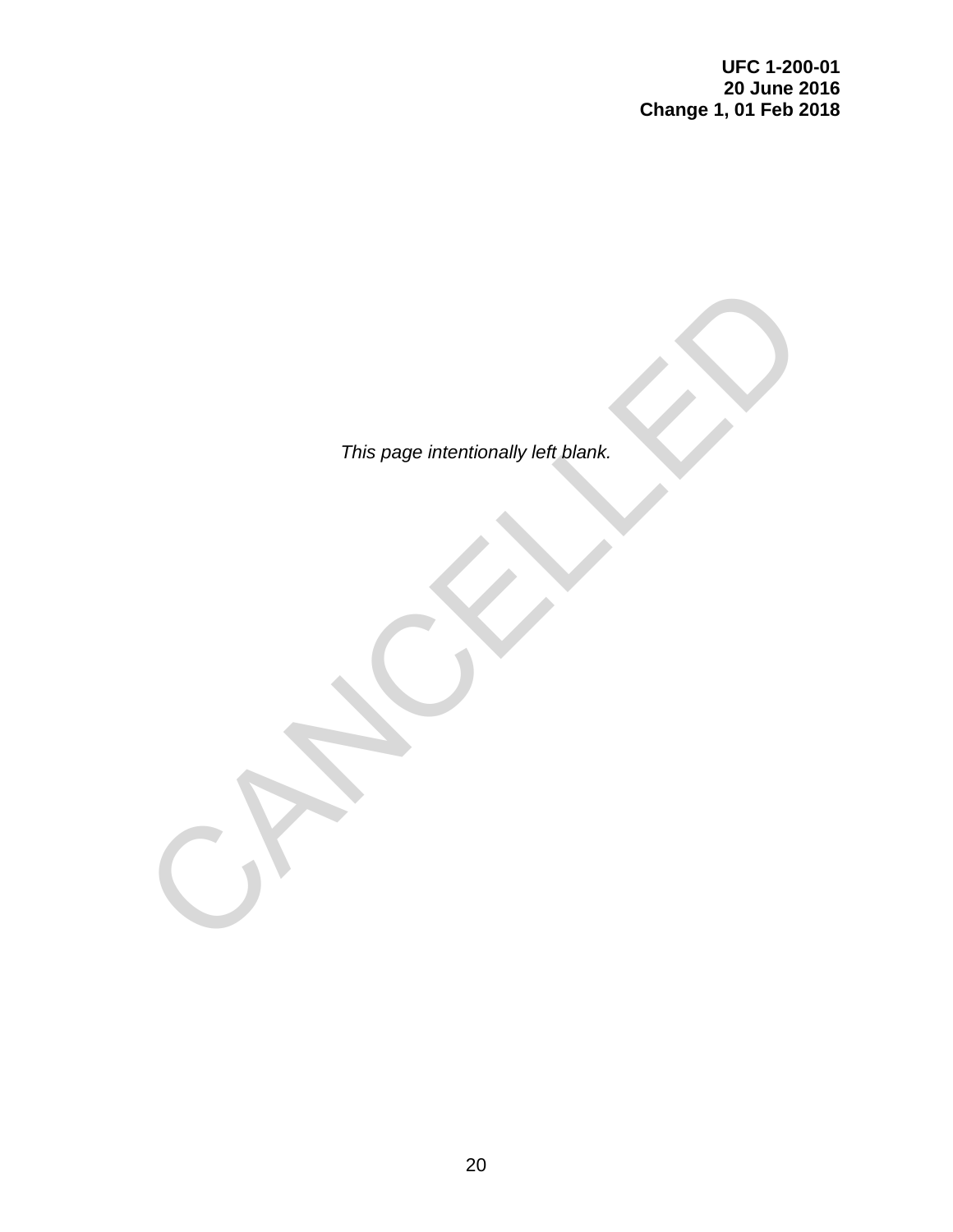#### **APPENDIX A REFERENCES**

#### <span id="page-29-0"></span>**INTERNATIONAL CODE COUNCIL**

[http://www.iccsafe.org](http://www.iccsafe.org/)

- IBC, International Building Code, 2015
- ICC 300-12, Standard for Bleachers, Folding and Telescopic Seating, and Grandstands
- IEBC, International Existing Building Code, 2015
- IECC, International Energy Conservation Code, 2015
- IMC, International Mechanical Code, 2015
- IPC, International Plumbing Code, 2015
- IRC, International Residential Code, 2015

#### **NATIONAL FIRE PROTECTION ASSOCIATION** http://www.nfpa.org

- NFPA 1, Fire Code
- NFPA 54 (ANSI Z223.1), National Fuel Gas Code
- NFPA 58, Liquefied Petroleum Code
- NFPA 70, National Electrical Code
- NFPA 101, Life Safety Code
- NFPA 285, Standard Fire Test Method for Evaluation of Fire Propagation Characteristics of Exterior Non-Load-Bearing Wall Assemblies Containing Combustible Components [C](http://www.access-board.gov/attachments/article/1029/ABAstandards.pdf), International Existing Building Code, 2015<br>
C, International Energy Conservation Code, 2015<br>
2, International Mechanical Code, 2015<br>
1, International Plumbing Code, 2015<br>
1, International Residential Code, 2015<br> **TIONAL**

#### **UNITED STATES ACCESS BOARD**

Architectural Barriers Act (ABA) Standards, http://www.access-board.gov/attachments/article/1029/ABAstandards.pdf

#### **UNITED STATES AIR FORCE**

[http://www.e-publishing.af.mil](http://www.e-publishing.af.mil/)

AFMAN 91-201, Explosives Safety Standards

AFI 91-203, Air Force Consolidated Occupational Safety Instruction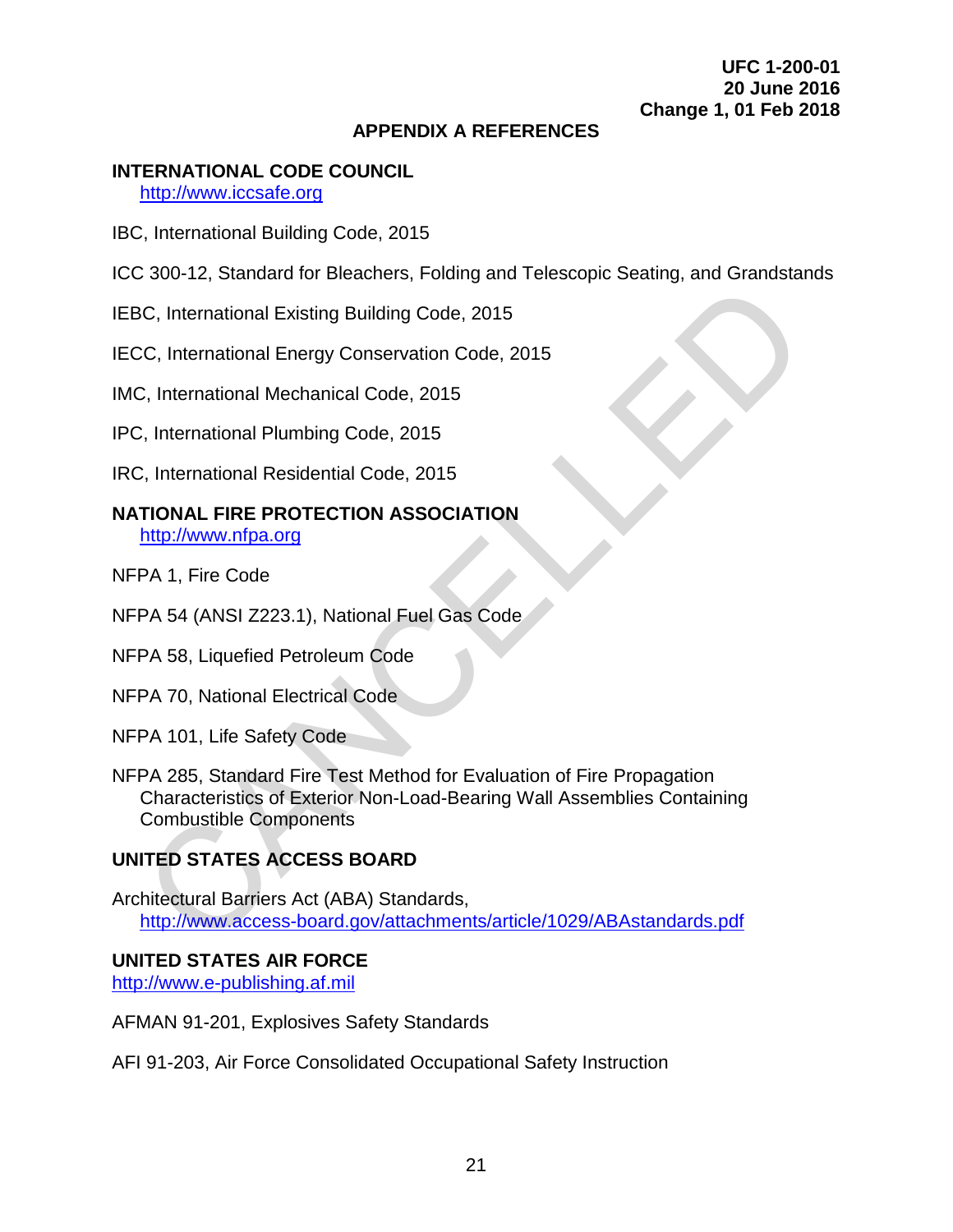#### **UNITED STATES ARMY**

DA PAM 385-64, Ammunition and Explosives Standards, [http://www.apd.army.mil/pdffiles/p385\\_64.pdf](http://www.apd.army.mil/pdffiles/p385_64.pdf)

AR PAM 385-16, System Safety Management Guide, [http://www.apd.army.mil/pdffiles/p385\\_16.pdf](http://www.apd.army.mil/pdffiles/p385_16.pdf)

#### **UNITED STATES DEPARTMENT OF DEFENSE**

Deputy Secretary of Defense Memorandum for Secretaries of the Military Departments, Chairman of the Joint Chiefs of Staff, Undersecretaries of Defense, Assistant Secretaries of Defense… Subject: Access for People with Disabilities October 31, 2008, ITED STATES DEPARTMENT OF DEFENSE<br>
coulty Secretary of Defense Memorandum for Secretaries of the Military Departme<br> [C](http://www.dtic.mil/whs/directives/corres/pdf/112503p.pdf)hairman of the Joint Chiefs of Staff, Undersecretaries of Defense, Assistant<br>
Secretaries of Defense... S

http://www.access-board.gov/guidelines-and-standards/buildings-and-sites/aboutthe-aba-standards/background/dod-memorandum

DoD 5200.08-R, Physical Security Program, http://www.dtic.mil/whs/directives/corres/pub1.html

- DoD 6055.09-M, DoD Ammunition and Explosives Safety Standards, http://www.dtic.mil/whs/directives/corres/pub1.html
- DoDI 1125.03, Vending Facility Program for the Blind on DoD-Controlled Federal Property, http://www.dtic.mil/whs/directives/corres/pdf/112503p.pdf

 $\1\/1/$ 

DoDM 5100.76-M, Physical Security of Sensitive Conventional Arms, Ammunition and Explosives (AA&E)*,* http://www.dtic.mil/whs/directives/corres/pub1.html

DoDM 5200.01, DoD Information Security Program, http://www.dtic.mil/whs/directives/corres/pub1.html

- DoDM 5205.07 Volume 3, DoD Special Access Program (SAP) Security Manual: Physical Security, http://www.dtic.mil/whs/directives/corres/pub1.html
- MIL-STD-3007F, Standard Practice for Unified Facilities Criteria and Unified Facilities Guide Specifications, 13 December 2006, <http://www.wbdg.org/ccb/FEDMIL/std3007f.pdf>
- OUSD Memorandum for Assistant Secretary(s) of the Army (IE&E), Navy (EI&E), Air Force (IE&L), Directors of Defense Agencies, Directors of Defense Activities, Director, Washington Headquarters Service. Subject: *Floodplain Management on Department of Defense Installations*, 11 February 2014. \1\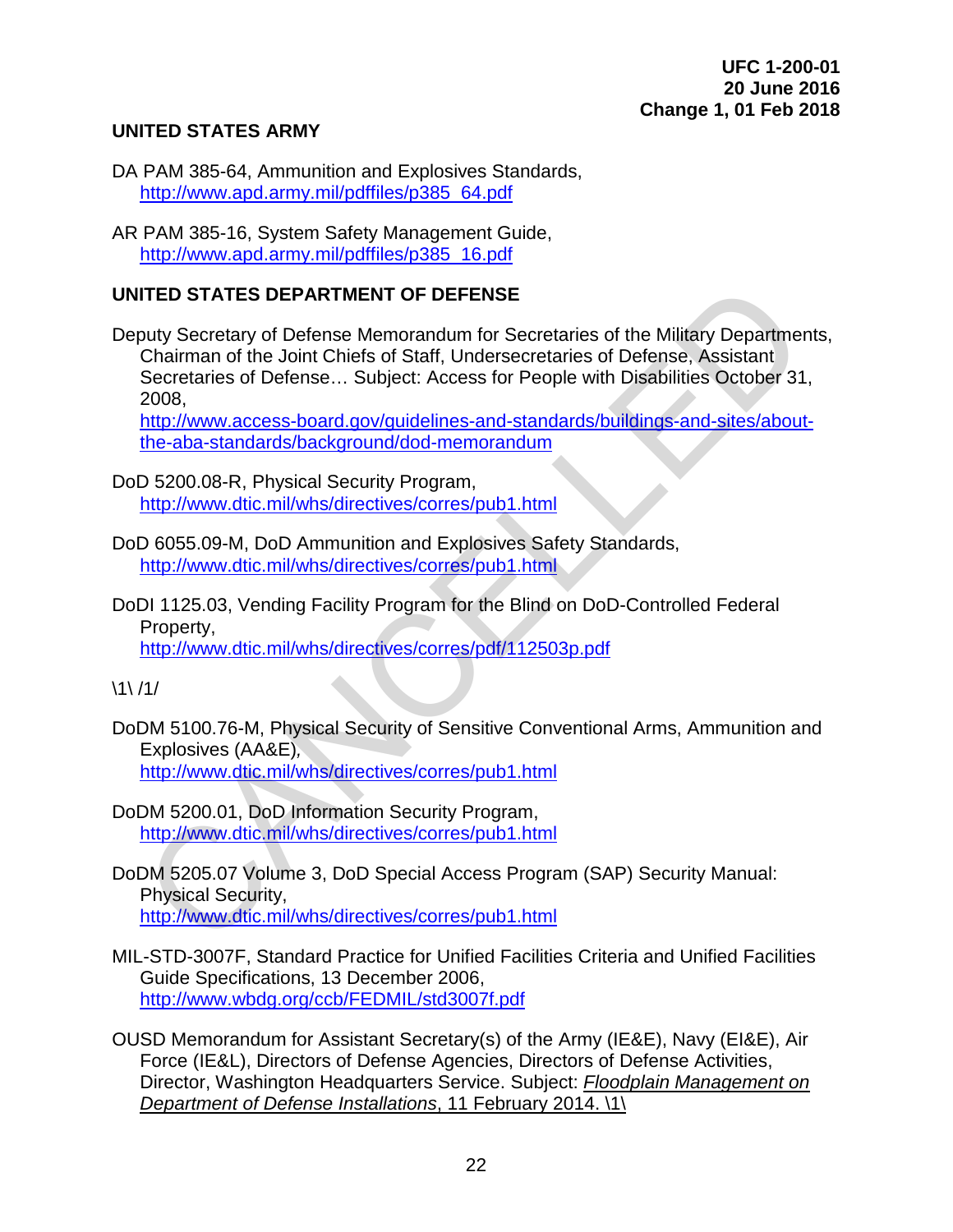[http://www.wbdg.org/FFC/DOD/DUSD-](http://www.wbdg.org/FFC/DOD/DUSD-IE_Memo_FloodplainMgmtDoDInstallations.pdf)[IE\\_Memo\\_FloodplainMgmtDoDInstallations.pdf](http://www.wbdg.org/FFC/DOD/DUSD-IE_Memo_FloodplainMgmtDoDInstallations.pdf) /1/

# **UNITED STATES DEPARTMENT OF DEFENSE, UNIFIED FACILITIES CRITERIA (UFC) / FACILITIES CRITERIA (FC)**

http://dod.wbdg.org/

- UFC 1-200-02, High Performance and Sustainable Building Requirements
- UFC 1-201-01, Non-Permanent DoD Facilities in Support of Military Operations C 1-200-02, High Performance and Sustainable Building Requirements<br>
C 1-201-01, Non-Permanent DoD Facilities in Support of Military Operations<br>
C 1-201-02, Assessment of Existing Facilities for Use in Military Operations<br>
- UFC 1-201-02, Assessment of Existing Facilities for Use in Military Operations
- UFC 1-202-01, Host Nation Facilities in Support of Military Operations
- UFC 1-300-02, Unified Facilities Guide Specifications (UFGS) Format Standard
- UFC 3-101-01, Architecture
- UFC 3-110-03, Roofing
- UFC 3-120-10, Interior Design
- UFC 3-201-01, Civil Engineering
- UFC 3-201-02, Landscape Architecture
- UFC 3-210-10, Low Impact Development
- UFC 3-220-01, Geotechnical Engineering
- UFC 3-230-01, Water Storage, Distribution, and Transmission
- UFC 3-230-03, Water Treatment
- UFC 3-240-01, Wastewater Collection
- UFC 3-301-01, Structural Engineering
- UFC 3-310-04, Seismic Design for Buildings
- UFC 3-401-01, Mechanical Engineering
- UFC 3-410-01, Heating, Ventilating, and Air Conditioning Systems
- UFC 3-420-01, Plumbing Systems
- UFC 3-501-01, Electrical Engineering